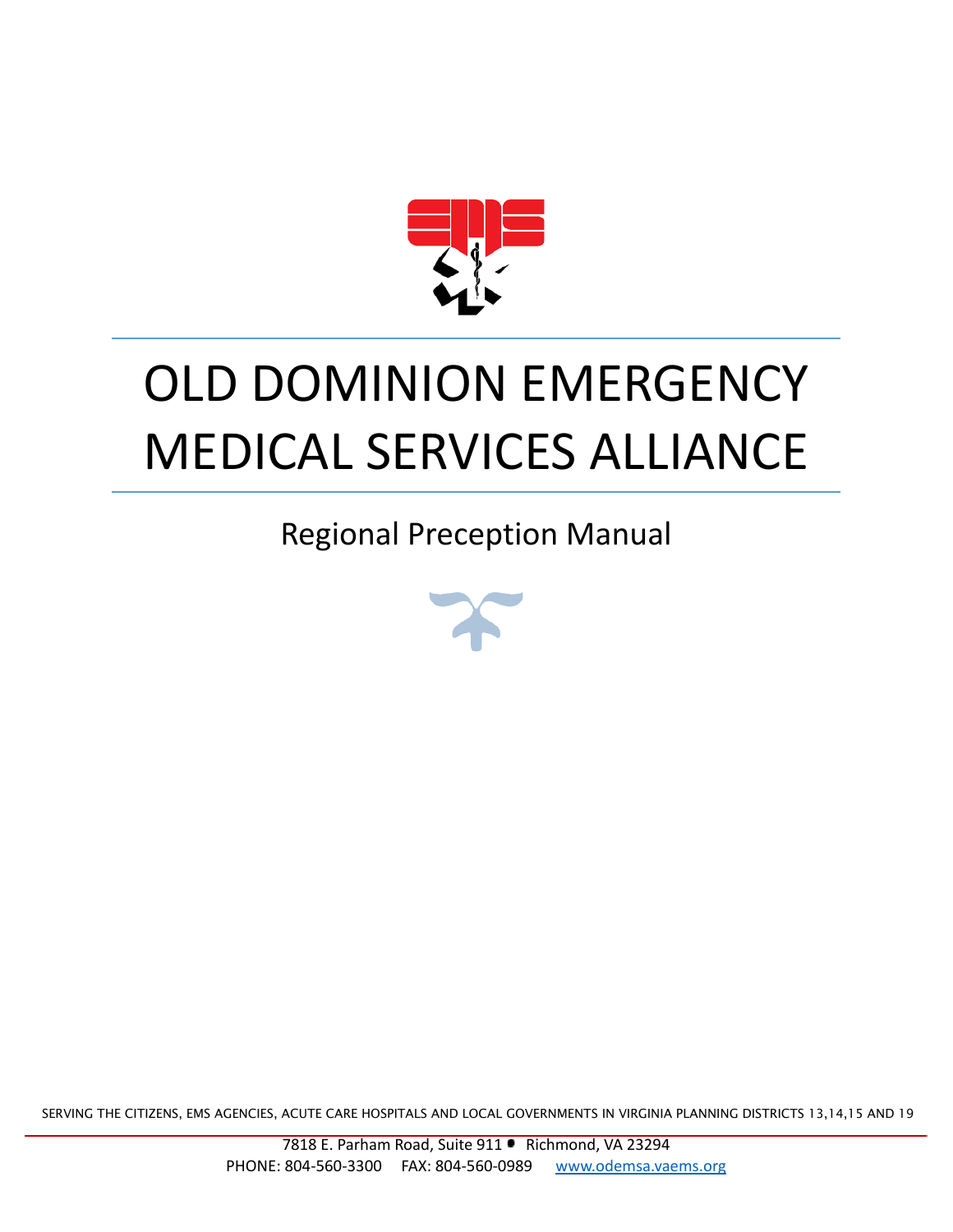

# **Introduction and Welcome**

If you are using this document, you are either a new provider to the ODEMSA region and or a new provider to your organization. We here at ODEMSA would like to welcome you to the Region and to your new EMS organization/agency, we at ODEMSA would like to let you know that we are available to support your continued career in this region of Virginia. If you have any questions or feel the need to contact any of the ODEMSA staff please feel free to contact us, using the contact information at the bottom of the pages of this document.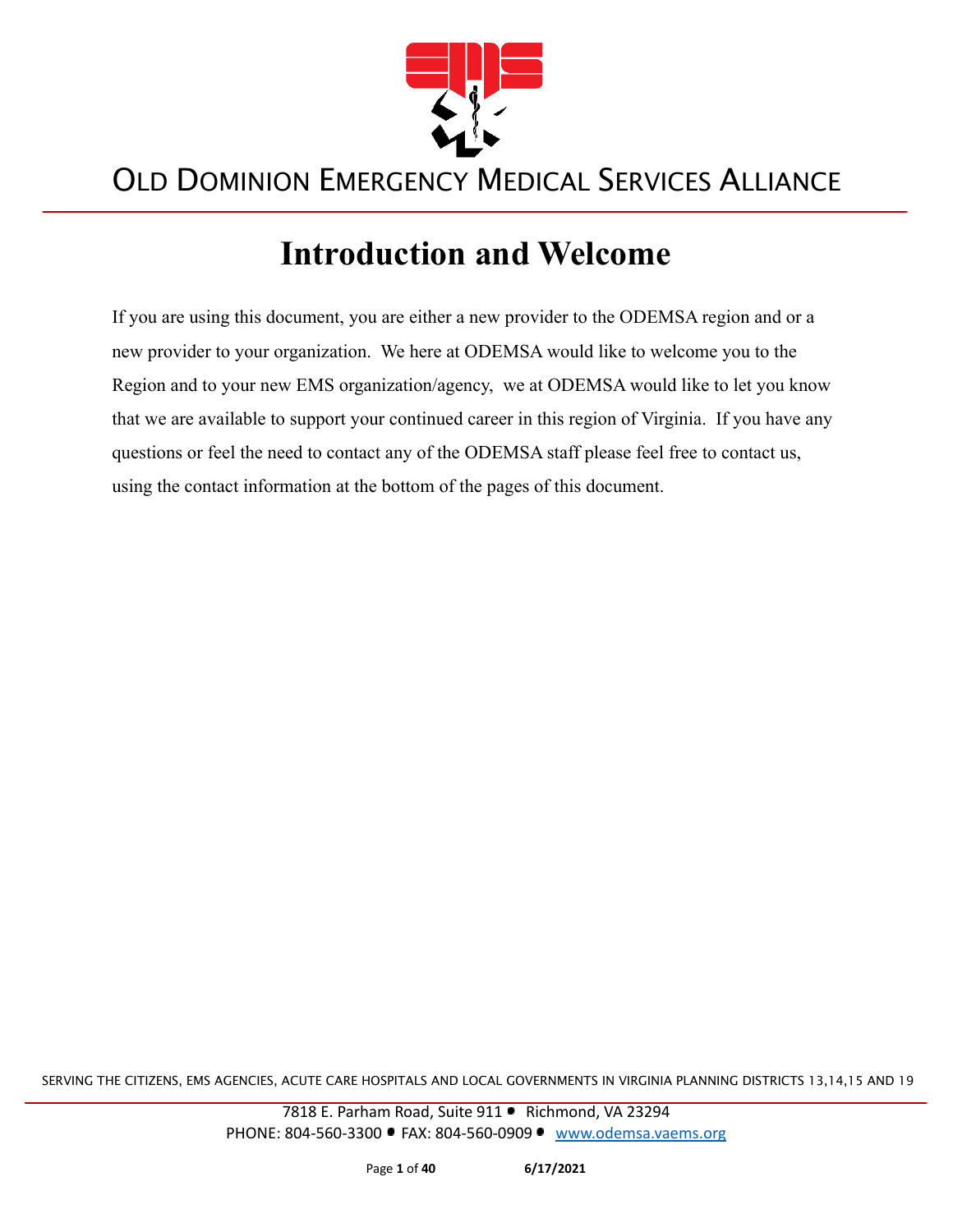

### **Purpose of this Document**

This document is designed to expose the provider to the following:

- Polices
- Procedures
- Regional Protocols
- Resources
	- o Regional
	- o State

This is designed to assist providers to become familiar and competent in the information that is important to be an excellent patient care advocate in the region.

This document is designed to dovetail with agencies across the region and they are encouraged to add their specific information to that agency without removing/diluting the basic content of this manual.

To that end, this document is designed to be flexible in its use.

**This document does not replace proper initial education in a provider's respective scope of practice**.

This document is designed to assist new providers to the region with the regional standards of care that may not have been taught during an initial program of study.

This document will frequently refer to other documents as published and available from the ODEMSA website. It is incumbent that the provider, FTO, and agency be familiar with the noted policies and procedures. These can be easily downloaded/viewed and you are strongly encouraged to have your own personal copies to refer to as needed.

#### **<https://odemsa.net/regional-documents/>**

SERVING THE CITIZENS, EMS AGENCIES, ACUTE CARE HOSPITALS AND LOCAL GOVERNMENTS IN VIRGINIA PLANNING DISTRICTS 13,14,15 AND 19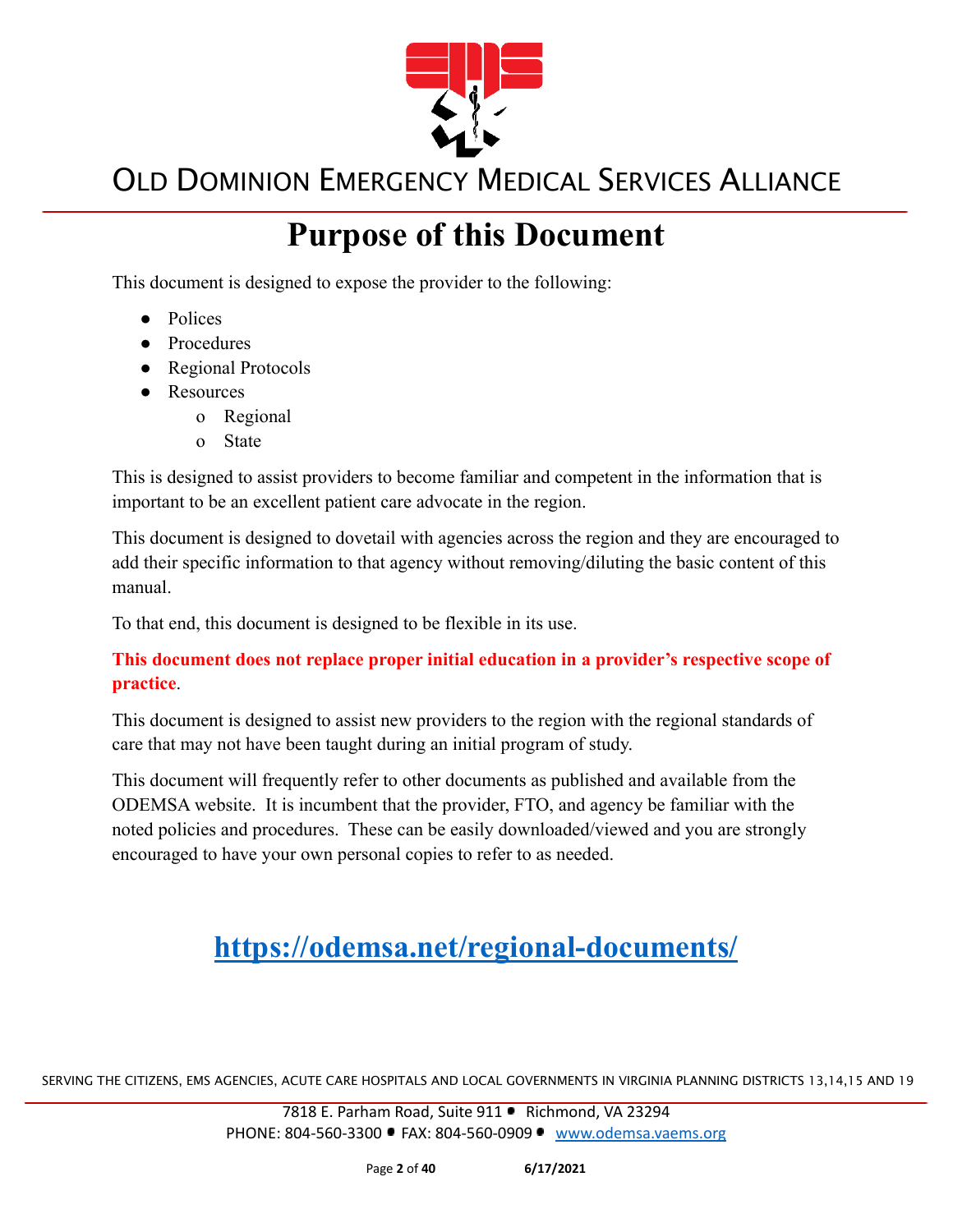

# **Policies**

# **State Law on Air Medical Transportation**

Effective March 01, 2019, the following law is now in effect: Code of Virginia 32.1-127 The summary of the code is below:

Air medical transportation; informed decision. Requires each hospital to establish a protocol requiring that, before a health care provider arranges for air medical transportation services for a patient who does not have an emergency medical condition, the hospital provide the patient or his authorized representative with written or electronic notice that the patient (i) may have a choice of transportation by an air medical transportation provider or medically appropriate ground transportation by an emergency medical services provider and (ii) will be responsible for charges incurred for such transportation in the event that the provider is not a contracted network provider of the patient's health insurance carrier or such charges are not otherwise covered in full or in part by the patient's health insurance plan. The provisions of such requirement become effective on March 1, 2019. The bill directs the Office of Emergency Medical Services to develop a mechanism no later than January 1, 2019, to disclose to a patient, prior to services provided by an out-of-network air transport provider, a good faith estimate of the range of typical charges for out-of-network air transport services provided in that geographic area.

Source - <https://lis.virginia.gov/cgi-bin/legp604.exe?181+sum+SB663>

# **Regional Guidelines below:**

It is incumbent that every provider follow this law when using any form of Air Medical Transportation in the state/region.

Please also refer to the ODEMSA Regional Air Medical Evacuation Guidelines at the link below:

SERVING THE CITIZENS, EMS AGENCIES, ACUTE CARE HOSPITALS AND LOCAL GOVERNMENTS IN VIRGINIA PLANNING DISTRICTS 13,14,15 AND 19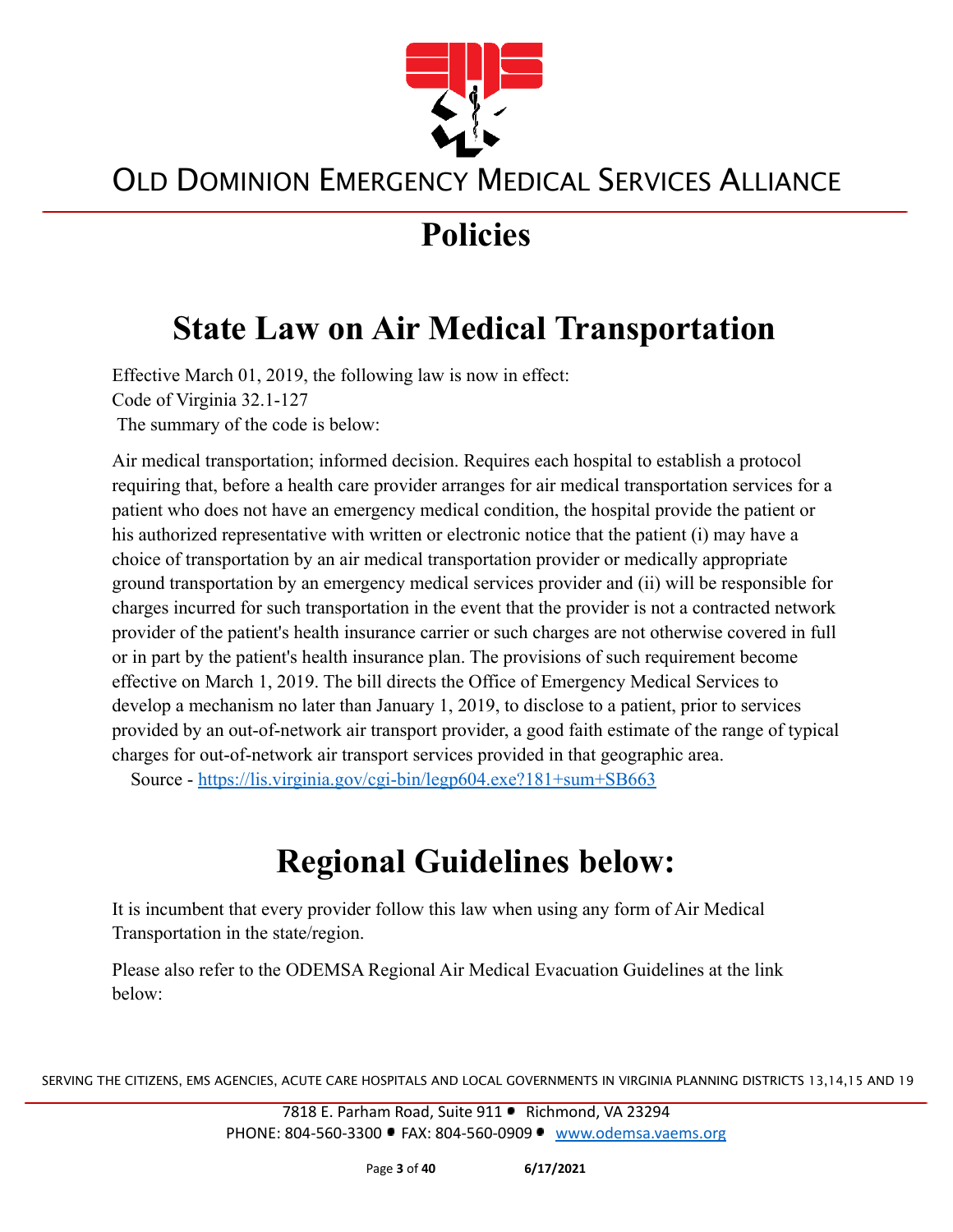

[https://odemsanewsite.files.wordpress.com/2018/12/regional-air-medical-evacuatio](https://odemsanewsite.files.wordpress.com/2018/12/regional-air-medical-evacuation-guidelines.pdf) [n-guidelines.pdf](https://odemsanewsite.files.wordpress.com/2018/12/regional-air-medical-evacuation-guidelines.pdf)

Please be familiar with the various Air Medical Services in your specific locality as these will vary throughout the region and availability will also vary based on numerous factors. It is incumbent on each provider to know the appropriate flight services in your area.

Student's and FTO signatures below signify that the student has demonstrated sufficient working knowledge and can perform such competency and has had the opportunity to ask and has had all questions and answers provided to their level of comfort.

Competency – Air Medical Transport Policy

Student's Name and Signature – date below:

|                                        |                                                                | Date                                                                                                                          |
|----------------------------------------|----------------------------------------------------------------|-------------------------------------------------------------------------------------------------------------------------------|
| <b>Printed Name</b>                    | Signature                                                      |                                                                                                                               |
| FTO's Name and Signature – date below: |                                                                |                                                                                                                               |
|                                        |                                                                | Date                                                                                                                          |
| <b>Printed Name</b>                    | Signature                                                      |                                                                                                                               |
|                                        |                                                                | SERVING THE CITIZENS, EMS AGENCIES, ACUTE CARE HOSPITALS AND LOCAL GOVERNMENTS IN VIRGINIA PLANNING DISTRICTS 13,14,15 AND 19 |
|                                        | 7818 E. Parham Road, Suite 911 · Richmond, VA 23294            |                                                                                                                               |
|                                        | PHONE: 804-560-3300 • FAX: 804-560-0909 • www.odemsa.vaems.org |                                                                                                                               |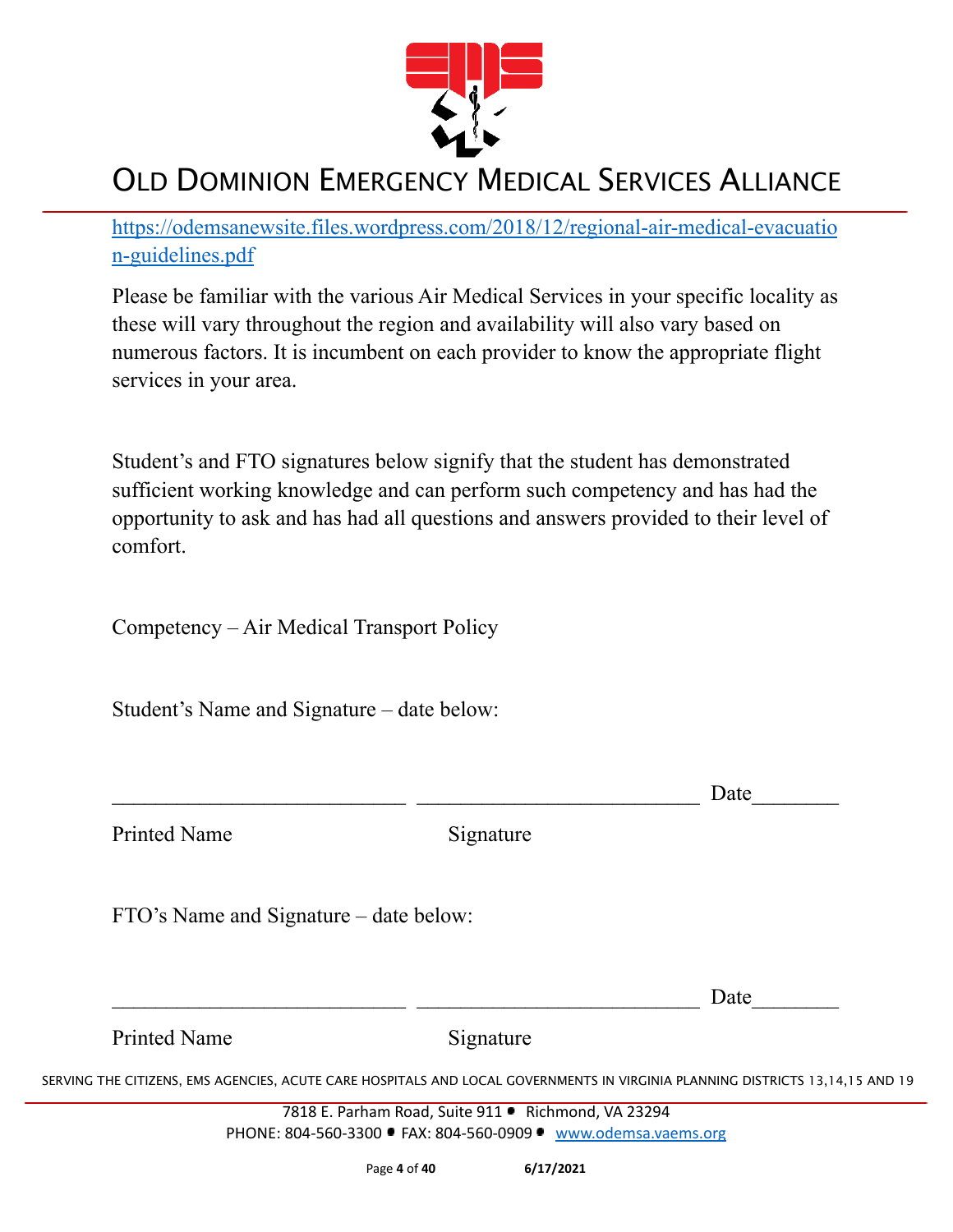

SERVING THE CITIZENS, EMS AGENCIES, ACUTE CARE HOSPITALS AND LOCAL GOVERNMENTS IN VIRGINIA PLANNING DISTRICTS 13,14,15 AND 19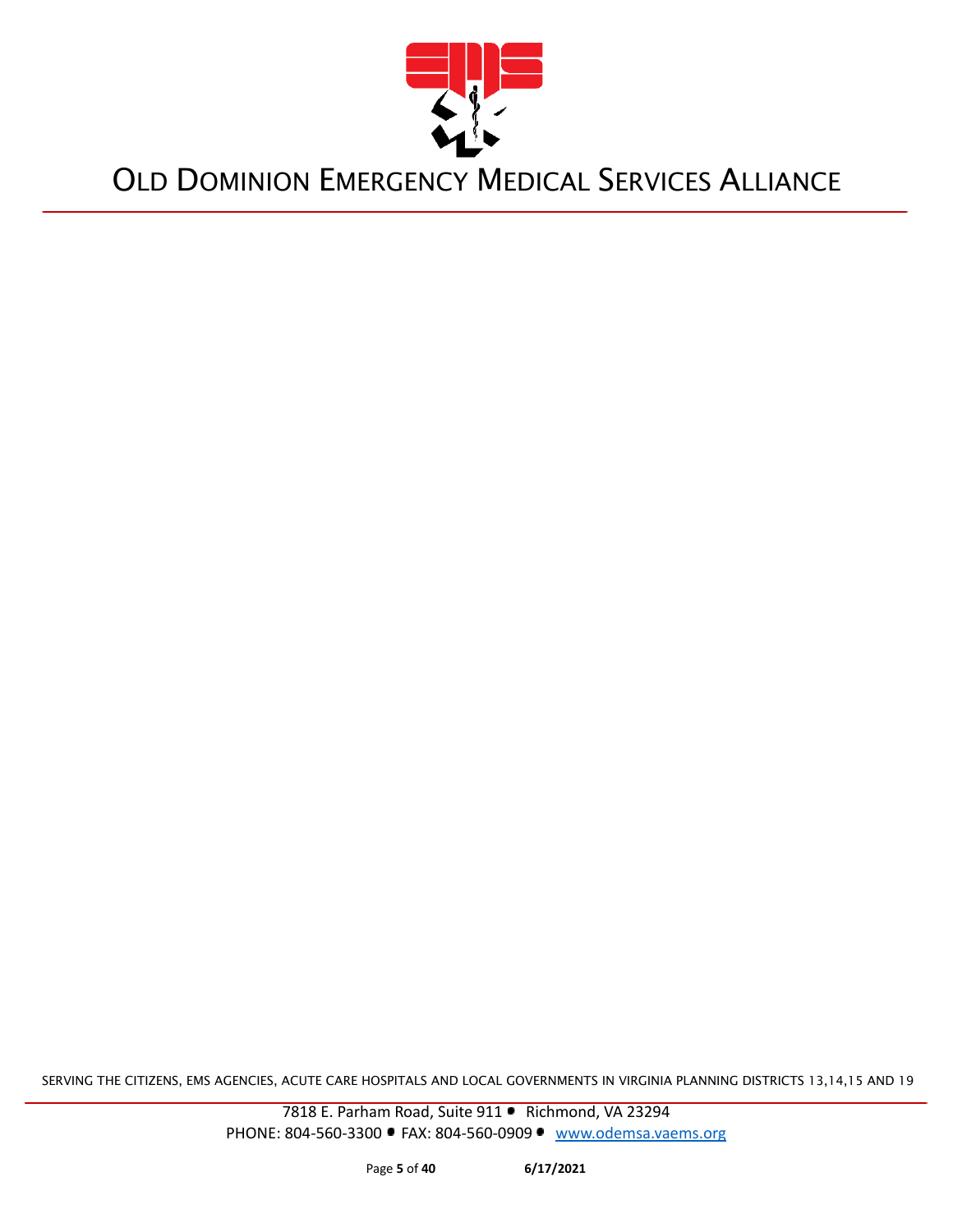

# **Regional Hospital Diversion Policy**

**PURPOSE:** To maintain an orderly, systematic, and appropriate distribution of emergency patients transported by ambulances during single or multiple hospital diversion situations within the Old Dominion EMS Alliance (ODEMSA) region.

**SCOPE:** This policy pertains to all emergency departments and all licensed EMS agencies providing ground ambulance transportation as defined in Virginia Department of Health regulations.

This Policy will have the highest level of impact on the acute care facility emergency departments in the Metro Richmond/Tri-Cities area (PD 15 and 19). However, it also is recognized that the diversion status of those emergency departments can have a significant impact on the remaining acute care hospitals located in Emporia, Farmville, South Boston, and South Hill (PD 13, 14, and 19). It is also understood that diversion can be used by Free Standing Emergency Departments though this occurs less frequently.

The above is a very abbreviated summary of the policy.

For the complete policy please review the policy at the following web page:

<https://odemsa.net/wp-content/uploads/2021/01/Hospital-Diversion-Plan-Updated-10-2020.pdf>

#### *\*\* As of 1/28/2022, the ODEMSA Hospital Diversion Plan has been suspended. Any future changes will be updated in this document\*\**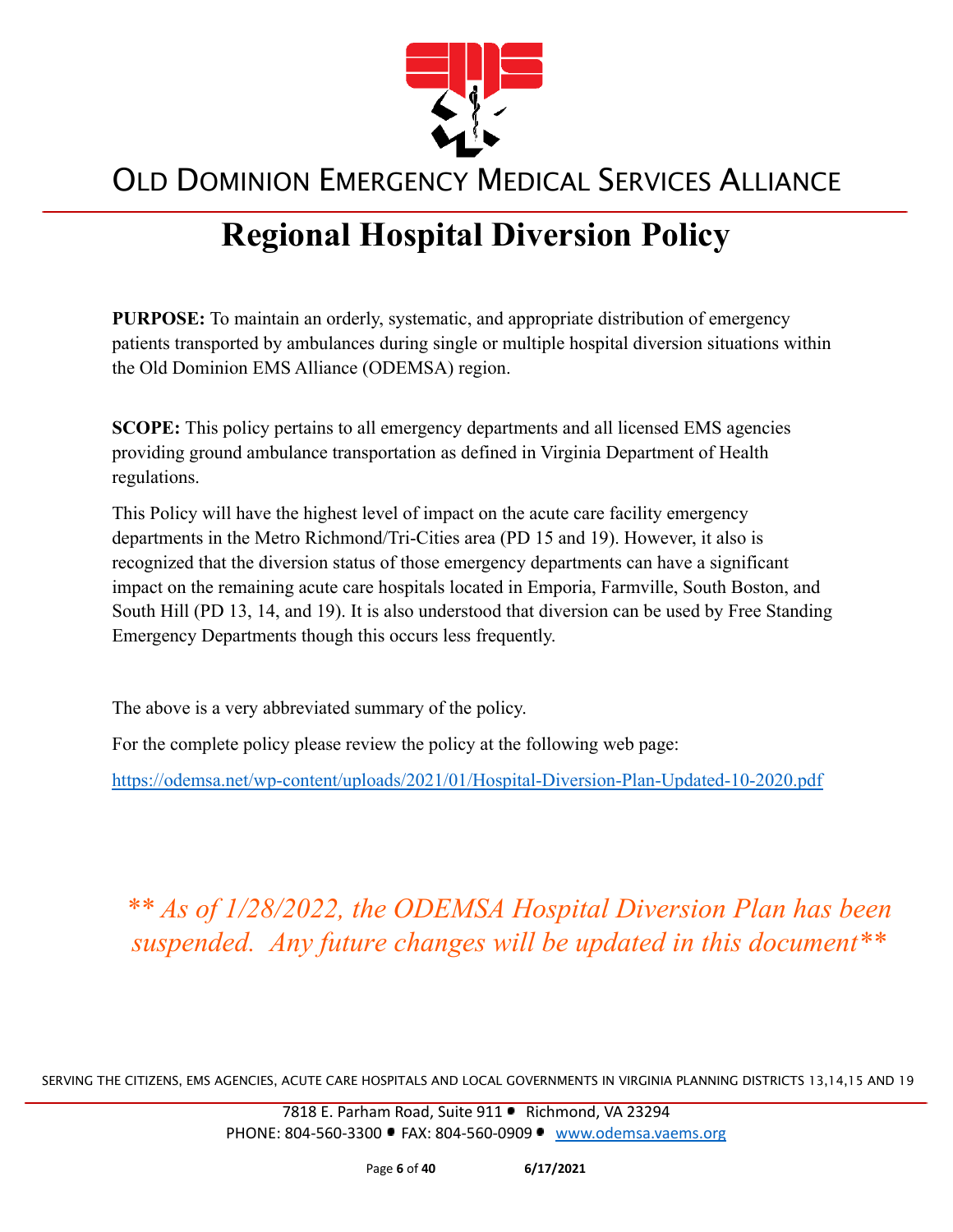

Student's and FTO signatures below signify that the student has demonstrated sufficient working knowledge and can perform such competency and has had the opportunity to ask and has had all questions and answers provided to their level of comfort.

Competency – Regional Hospital Diversion Policy

Student's Name and Signature – date below:

|                                        |           | Date |
|----------------------------------------|-----------|------|
| <b>Printed Name</b>                    | Signature |      |
| FTO's Name and Signature – date below: |           |      |
|                                        |           | Date |
| <b>Printed Name</b>                    | Signature |      |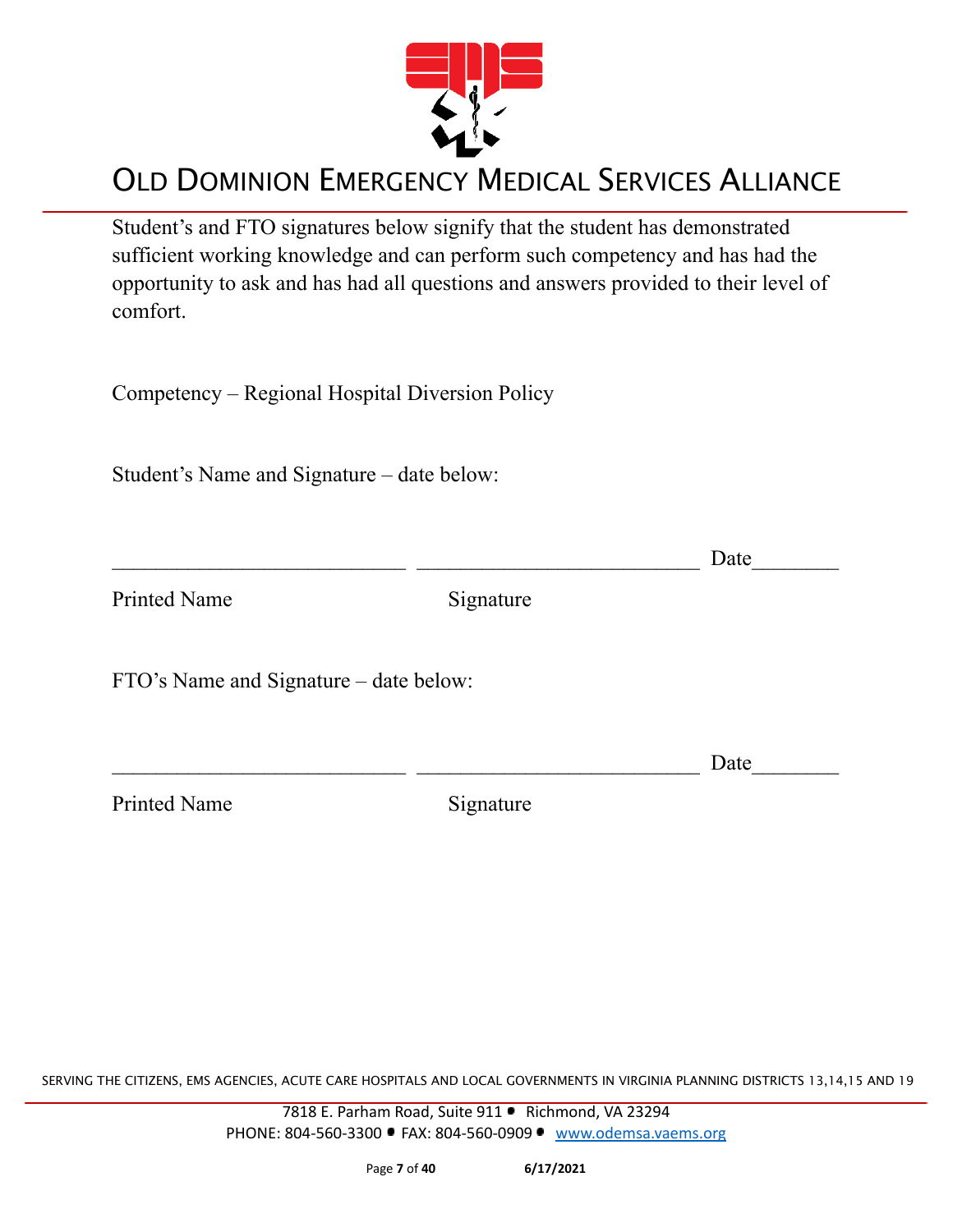

# **ODEMSA Mass Casualty Incident Plan**

This Plan standardizes operations during multiple and mass casualty incidents. It is intended to be an "all-hazards" plan to meet the needs of any multiple or mass casualty incident regardless of what caused the incident. If necessary, these procedures can be modified based on the number of patients, the cause or severity of injuries, and special circumstances involved in the incident. The initial response will be determined by the number of patients. Accordingly, the plan provides the framework for organizing the prehospital and hospital response systems to effectively respond to and assist in managing patients generated in any MCI situation in the ODEMSA region.

The above is a very abbreviated summary of the policy.

For the complete policy please review the policy at the following web page:

<https://odemsa.net/wp-content/uploads/2021/05/ODEMSA-MCI-Plan-2021.pdf>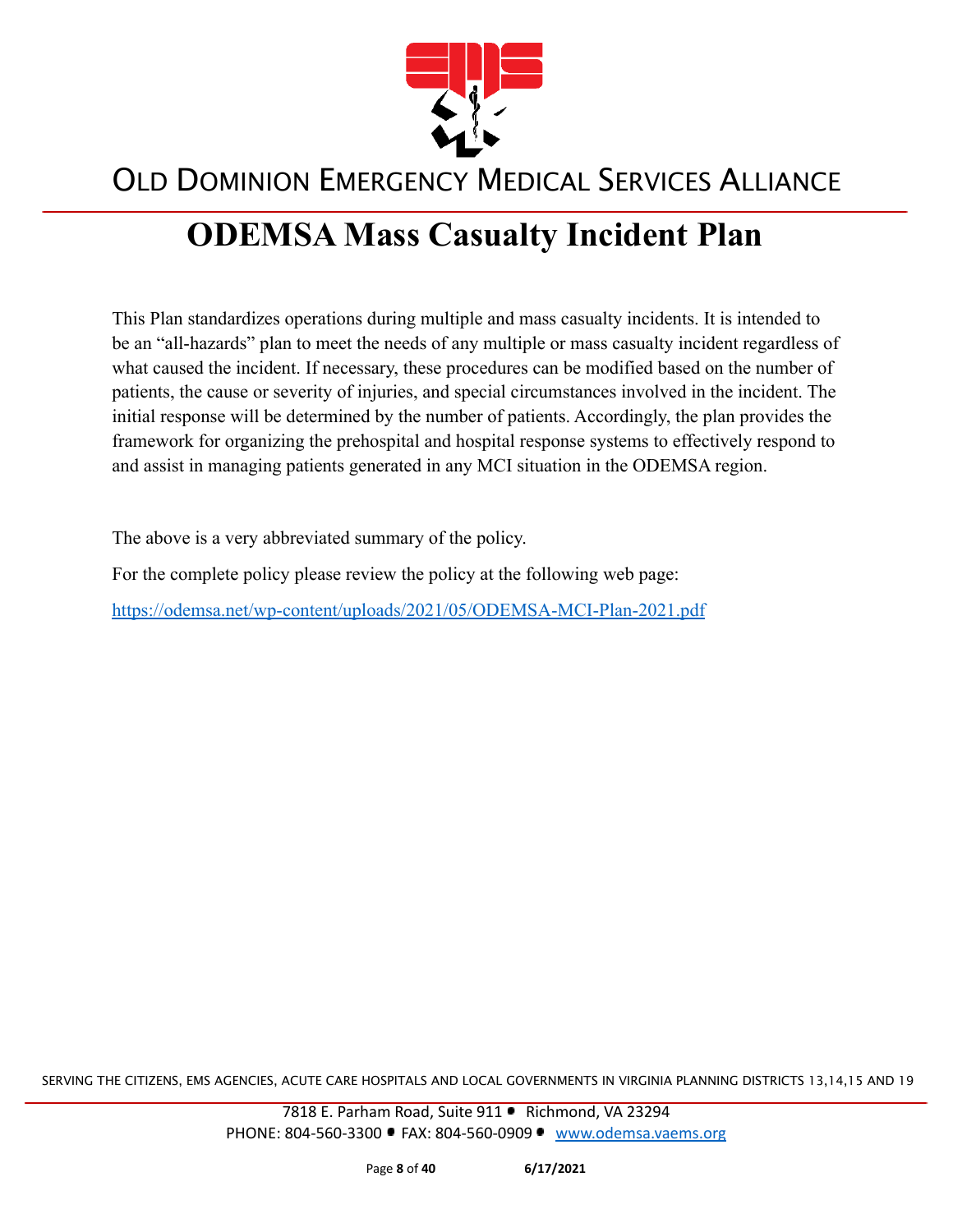

Student's and FTO signatures below signify that the student has demonstrated sufficient working knowledge and can perform such competency and has had the opportunity to ask and has had all questions and answers provided to their level of comfort.

Competency – ODEMSA Mass Casualty Incident Plan

Student's Name and Signature – date below:

|                                        |           | Date |
|----------------------------------------|-----------|------|
| <b>Printed Name</b>                    | Signature |      |
| FTO's Name and Signature – date below: |           |      |
|                                        |           | Date |
| <b>Printed Name</b>                    | Signature |      |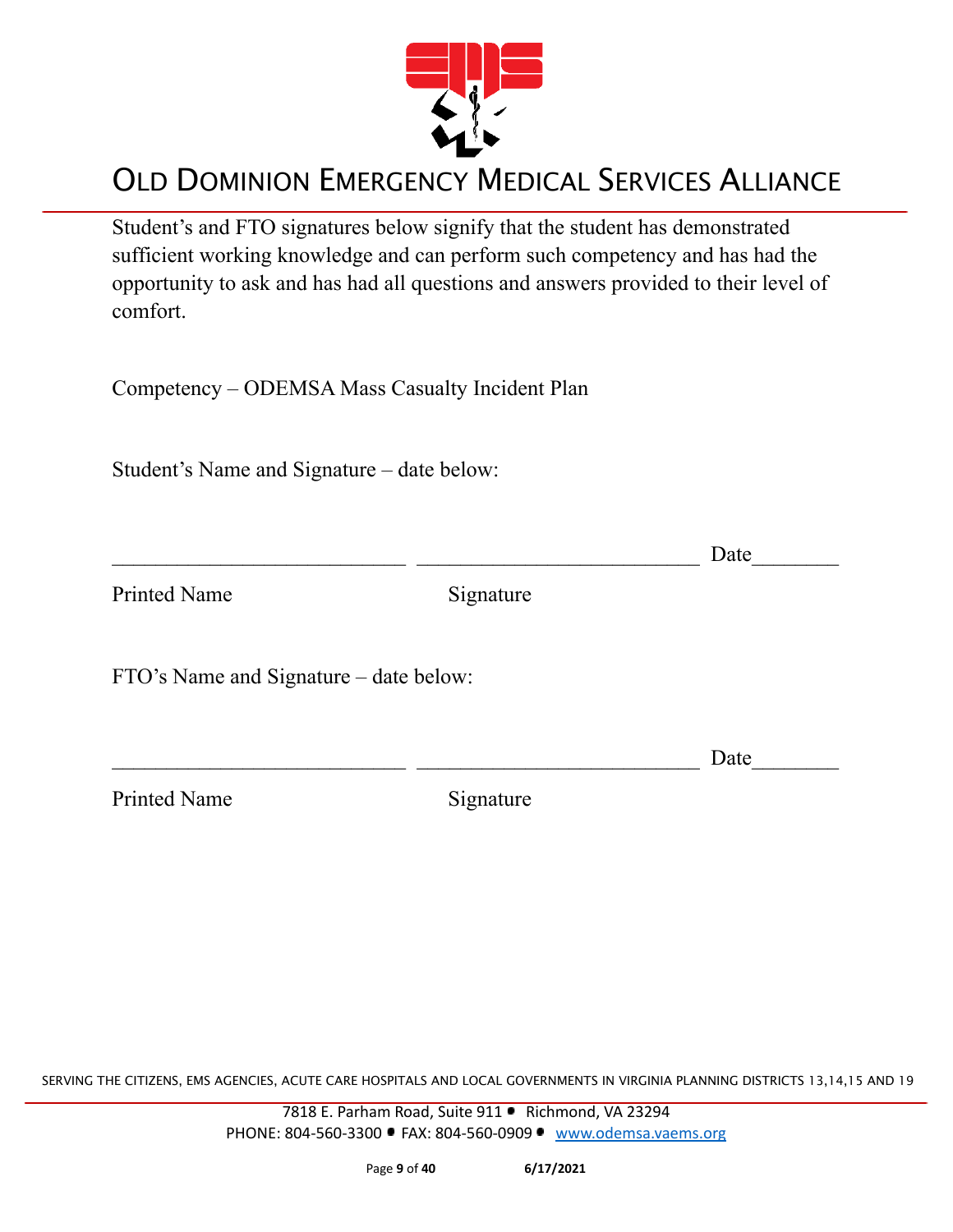

# **ODEMSA Regional Trauma Triage Plan**

This Regional Trauma Triage Plan for the Old Dominion EMS Alliance (ODEMSA) region is the product of the Central Virginia emergency medical services (EMS) system working as a cohesive team. It is designed to enhance out-of-hospital and in-hospital trauma care available to residents in, and visitors to, the 9,000-square-mile ODEMSA region. It is meant to complement the State Trauma Triage Plan as most recently revised. Other goals include maintaining and continually enhancing the region's trauma care system and encouraging the continued excellent level of cooperation among the various acute care hospitals and out-of-hospital agencies and individuals that are essential and valued components of that system.

The Virginia Trauma System defines a **"trauma victim"** as a person who has acquired serious injuries and or wounds brought on by either an outside force or outside energy. These injuries and or wounds may affect one or more body systems by blunt, penetrating, or burn injuries. These injuries may be life-altering, life-threatening, or ultimately fatal wounds.

The above is a very abbreviated summary of the policy.

For the complete policy please review the policy on the following web page:

**[https://odemsa.net/wp-content/uploads/2021/05/ODEMSA-Regional-Trauma-Triage-Plan-2](https://odemsa.net/wp-content/uploads/2021/05/ODEMSA-Regional-Trauma-Triage-Plan-2021.pdf) [021.pdf](https://odemsa.net/wp-content/uploads/2021/05/ODEMSA-Regional-Trauma-Triage-Plan-2021.pdf)**

SERVING THE CITIZENS, EMS AGENCIES, ACUTE CARE HOSPITALS AND LOCAL GOVERNMENTS IN VIRGINIA PLANNING DISTRICTS 13,14,15 AND 19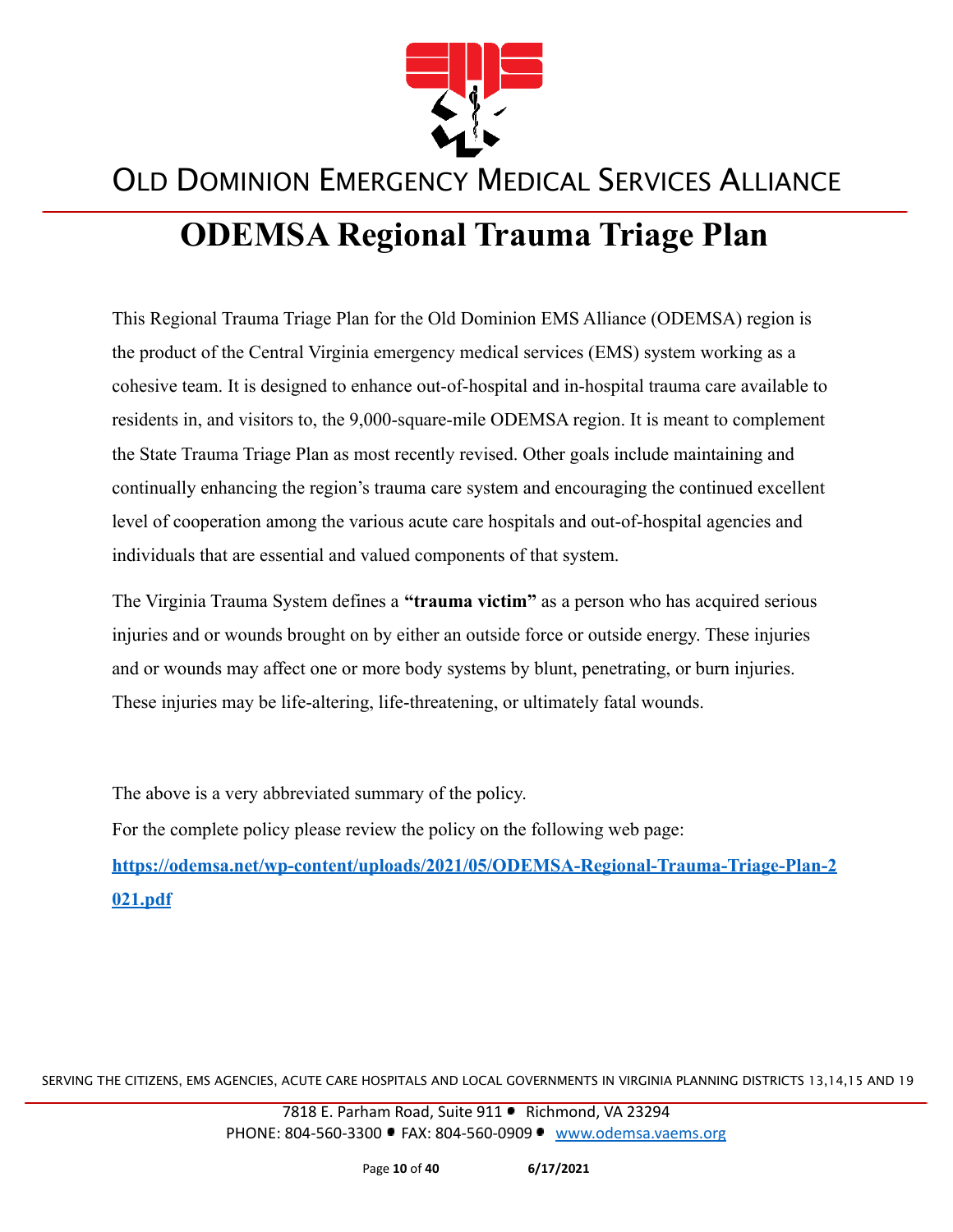

Student's and FTO signatures below signify that the student has demonstrated sufficient working knowledge and can perform such competency and has had the opportunity to ask and has had all questions and answers provided to their level of comfort.

Competency – ODEMSA Regional Trauma Triage Plan

Student's Name and Signature – date below:

|                                        |           | Date |
|----------------------------------------|-----------|------|
| <b>Printed Name</b>                    | Signature |      |
| FTO's Name and Signature – date below: |           |      |
|                                        |           | Date |
| <b>Printed Name</b>                    | Signature |      |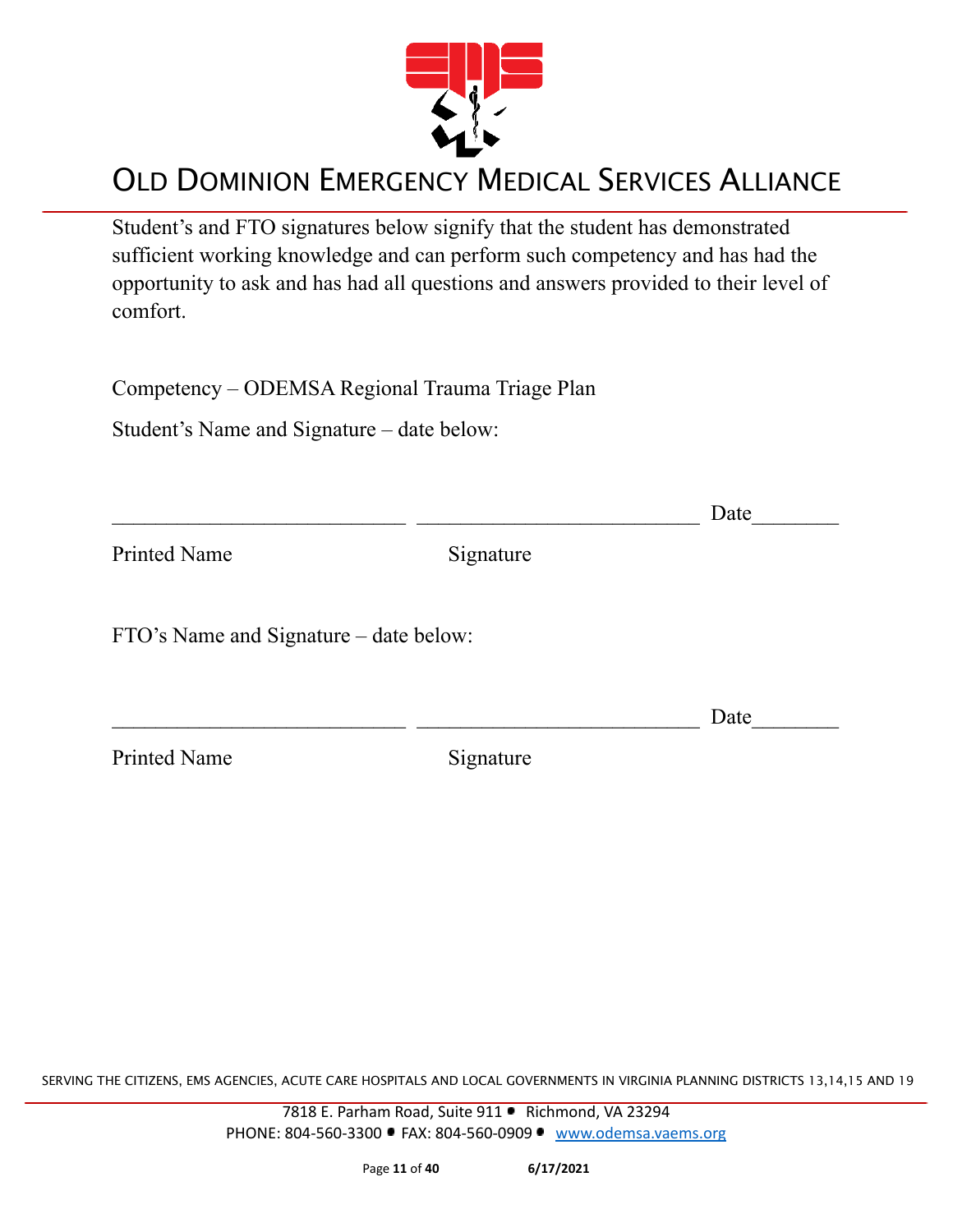![](_page_12_Picture_0.jpeg)

# **ODEMSA Regional Drug Kit & Ambulance Restocking Policy**

The Drug Kit of the Old Dominion EMS Alliance (ODEMSA) is a critical component of

the Central Virginia Emergency Medical Services (EMS) System for the treatment of sick or

injured persons. The basis of restocking these Drug Kits is contained in the Regional Drug Kit

and Ambulance Restocking Policies and related Restocking Agreement by EMS Agencies and

Hospitals are signed by participating prehospital agencies and acute care hospitals.

**Once the Drug Kit is opened, the prehospital provider is strongly encouraged to retain the broken seal by placing it inside the Drug Kit. The prehospital provider is responsible for the contents of the kit and its condition until it is returned and accepted for exchange at an appropriate hospital.**

**NOTE: Only clean drug kits that are safe to handle will be accepted for exchange.**

The above is a very abbreviated summary of the policy.

For the complete policy please review the policy on the following web page:

**[https://odemsa.net/wp-content/uploads/2021/02/Drug-Box-Amb-Restocking-Policies-2020.p](https://odemsa.net/wp-content/uploads/2021/02/Drug-Box-Amb-Restocking-Policies-2020.pdf) [df](https://odemsa.net/wp-content/uploads/2021/02/Drug-Box-Amb-Restocking-Policies-2020.pdf)**

Contents and Schematic of the Drug Box can be found here:

<https://odemsa.net/wp-content/uploads/2019/03/13.1-ODEMSA-Drug-Kit.pdf>

Drug Discrepancy On-Line form can be found here:

<https://form.jotform.com/91635392455160>

SERVING THE CITIZENS, EMS AGENCIES, ACUTE CARE HOSPITALS AND LOCAL GOVERNMENTS IN VIRGINIA PLANNING DISTRICTS 13,14,15 AND 19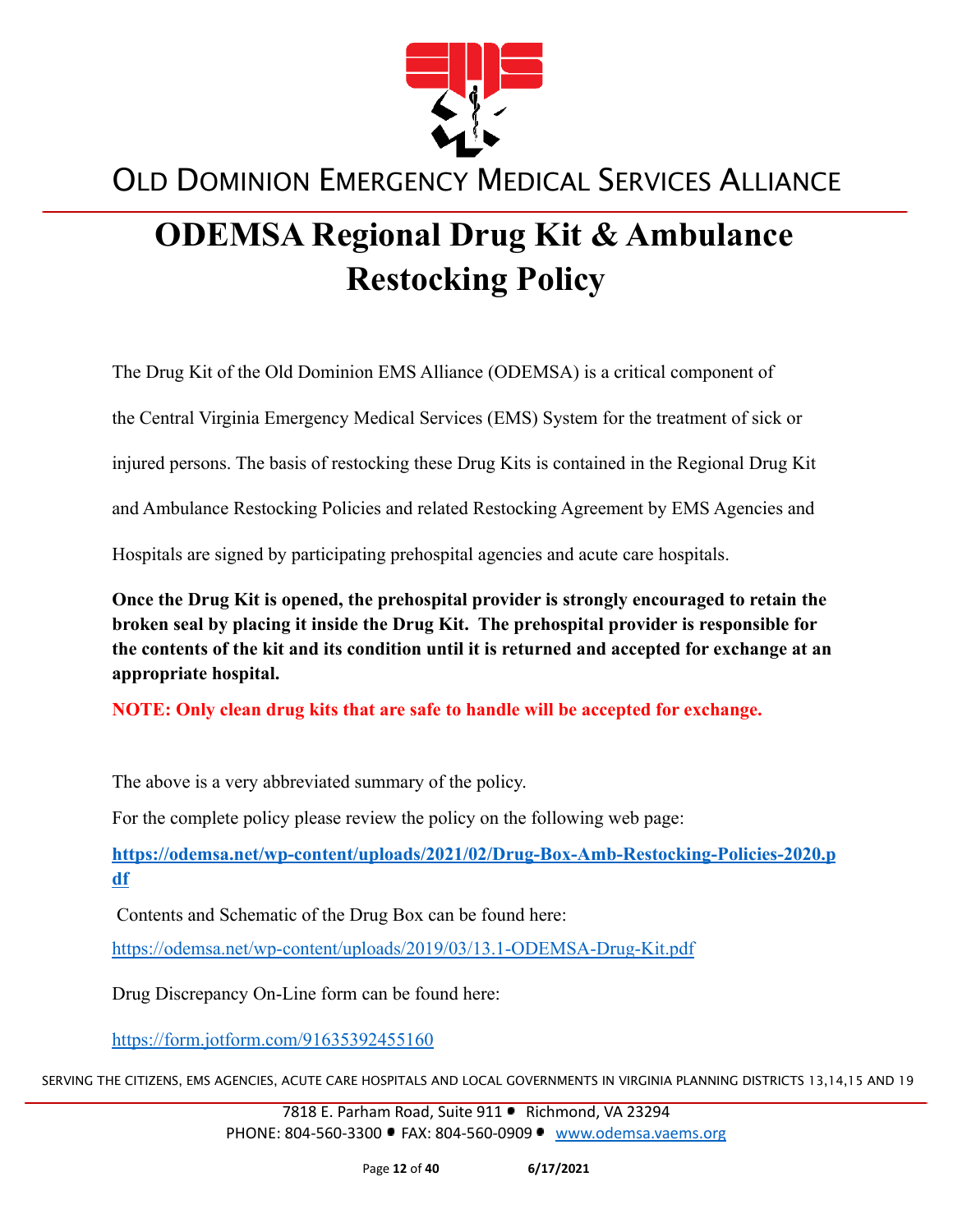![](_page_13_Picture_0.jpeg)

Student's and FTO signatures below signify that the student has demonstrated sufficient working knowledge and can perform such competency and has had the opportunity to ask and has had all questions and answers provided to their level of comfort.

Competency – ODEMSA Regional Drug Kit & Ambulance Restocking Policy

Student's Name and Signature – date below:

|                                        |           | Date |
|----------------------------------------|-----------|------|
| <b>Printed Name</b>                    | Signature |      |
| FTO's Name and Signature – date below: |           |      |
|                                        |           | Date |
| <b>Printed Name</b>                    | Signature |      |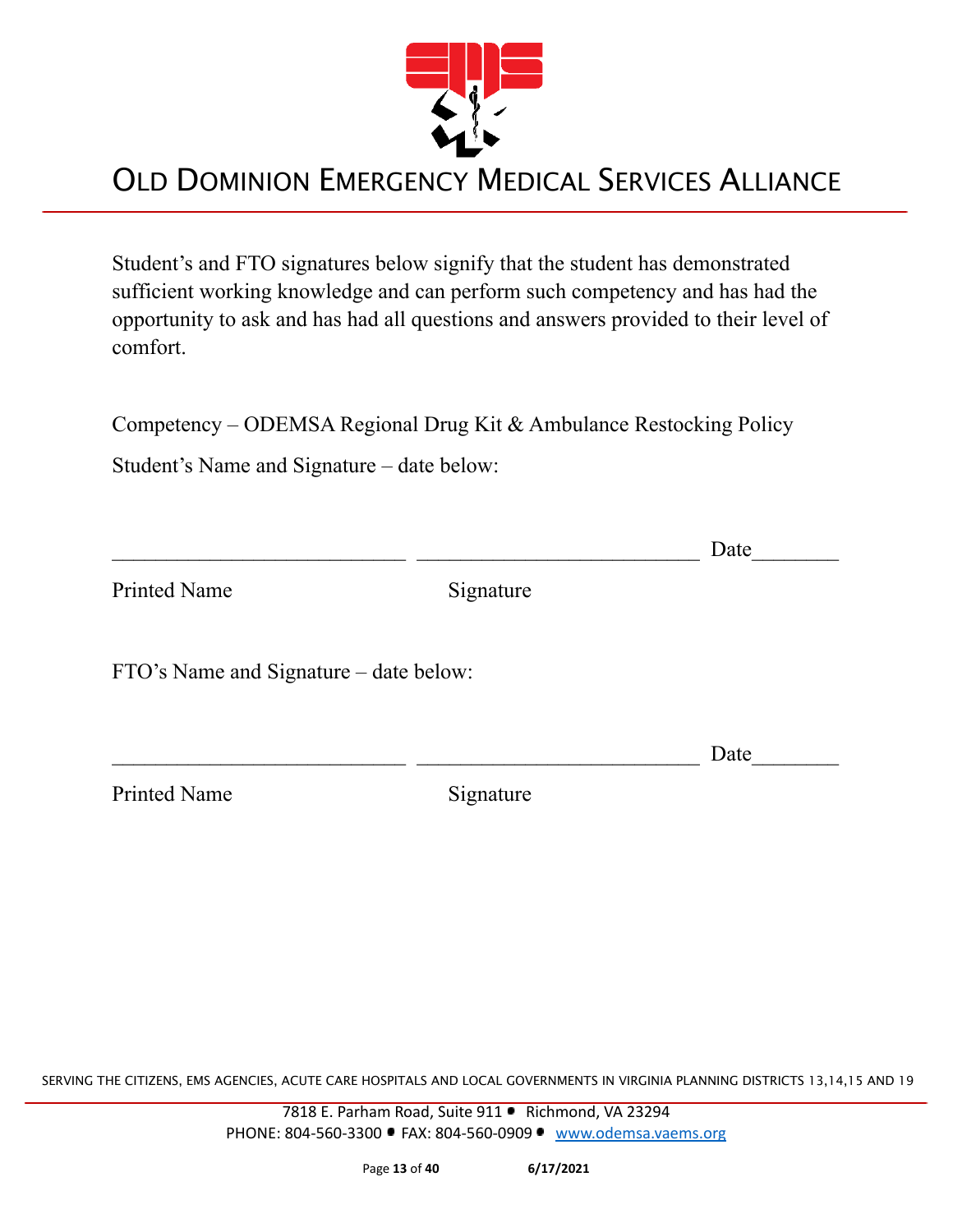![](_page_14_Picture_0.jpeg)

# ODEMSA Regional STEMI Guidelines

These guidelines will be used to determine when to consider direct transport of an Acute ST-Elevation Myocardial Infarction (STEMI) patient to an Emergency Percutaneous Coronary Intervention Center (PCI). The guidelines ONLY apply to STEMI patients. It is recognized that the guidelines may increase transport times and bypass some hospitals with patients classified as serious or critical. However, each Acute MI case is unique, and transport or transfer considerations are impacted by the specific needs of the patient. These Regional Transport Guidelines may help in making decisions but should not dictate those decisions.

The above is a very abbreviated summary of the policy.

For the complete policy please review the policy on the following web page:

<https://odemsa.net/wp-content/uploads/2021/02/STEMI-Guidelines-2020.pdf>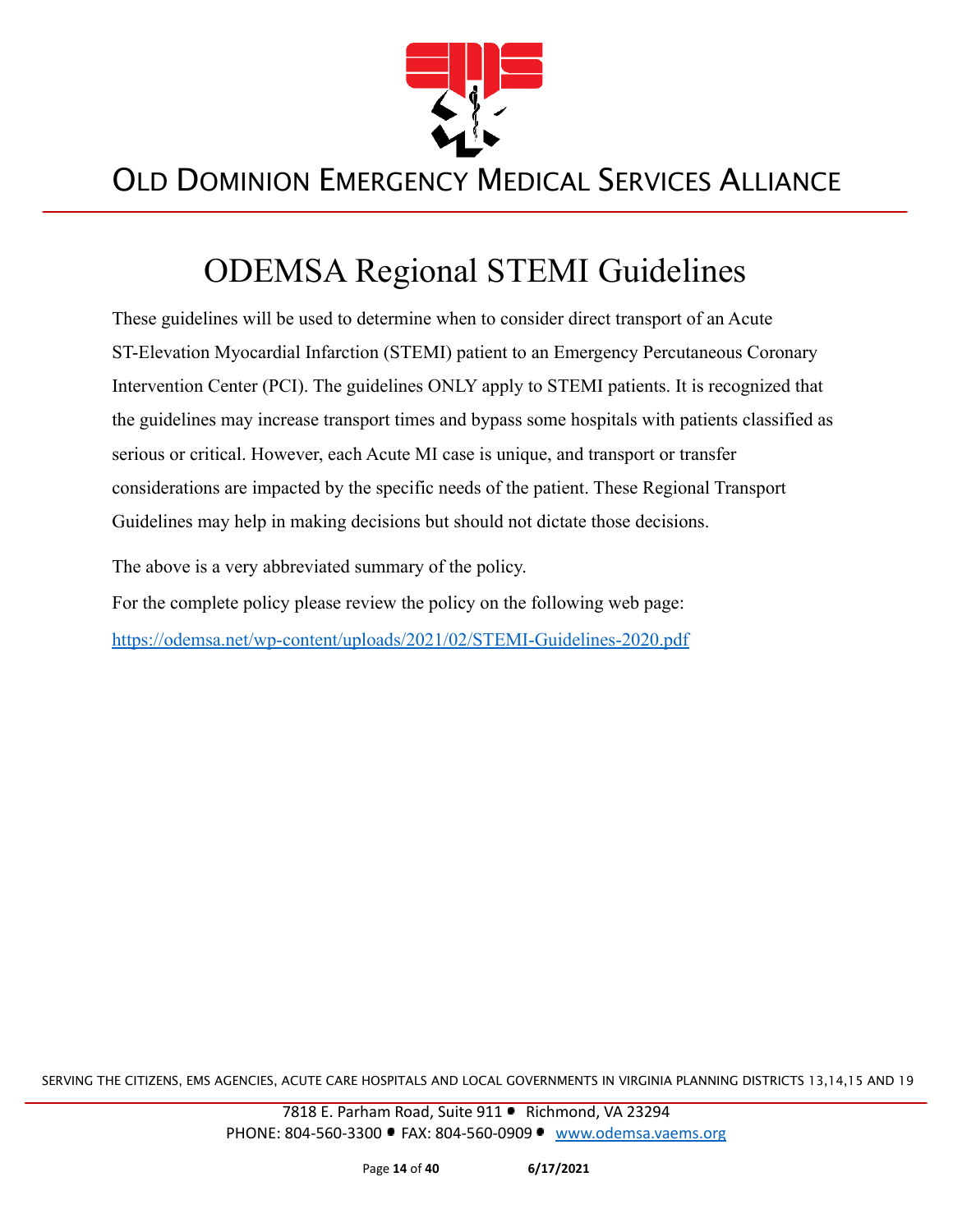![](_page_15_Picture_0.jpeg)

Student's and FTO signatures below signify that the student has demonstrated sufficient working knowledge and can perform such competency and has had the opportunity to ask and has had all questions and answers provided to their level of comfort.

Competency – ODEMSA Regional STEMI Guidelines

Student's Name and Signature – date below:

|                                        |           | Date |
|----------------------------------------|-----------|------|
| <b>Printed Name</b>                    | Signature |      |
| FTO's Name and Signature – date below: |           |      |
|                                        |           | Date |
| <b>Printed Name</b>                    | Signature |      |

SERVING THE CITIZENS, EMS AGENCIES, ACUTE CARE HOSPITALS AND LOCAL GOVERNMENTS IN VIRGINIA PLANNING DISTRICTS 13,14,15 AND 19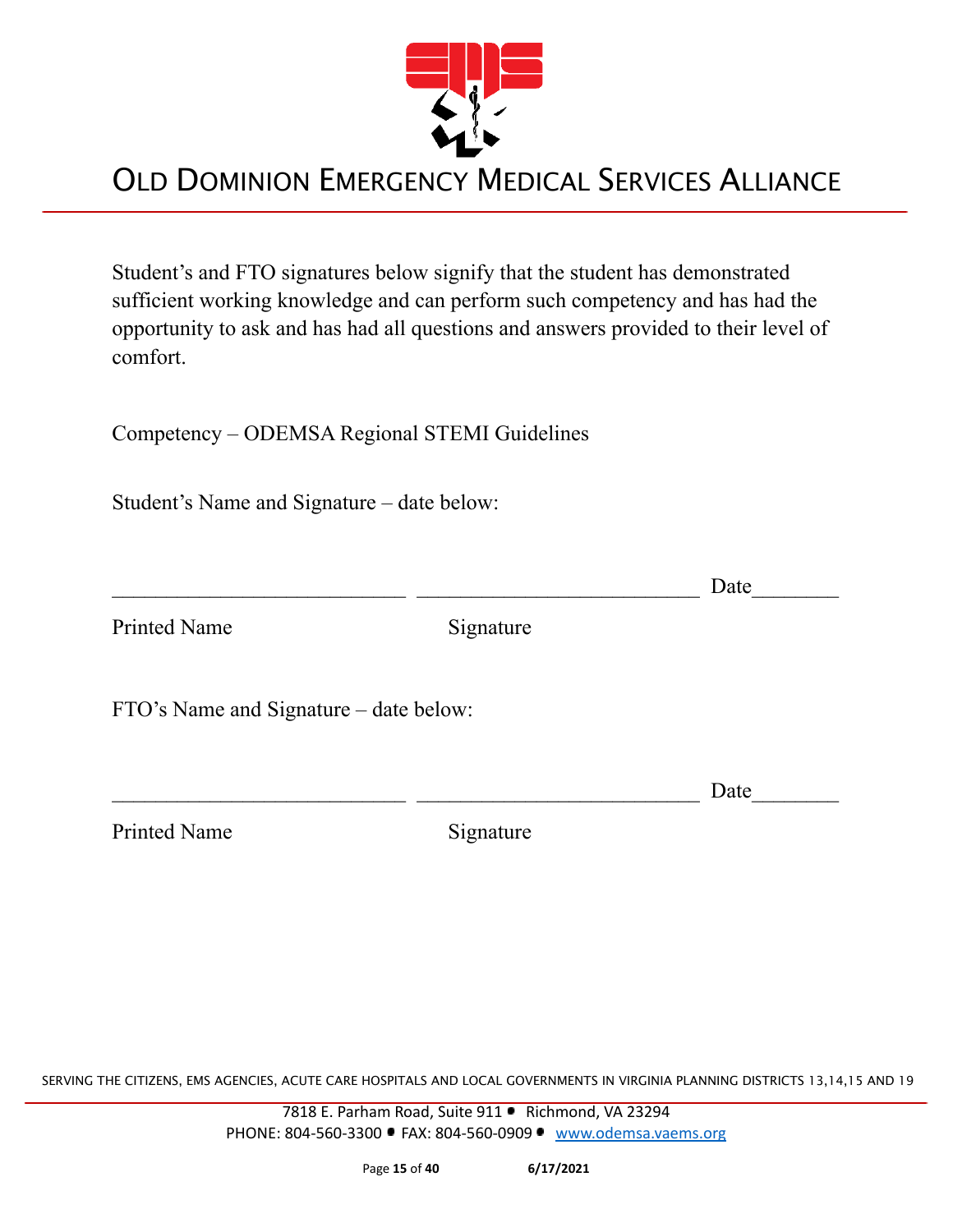![](_page_16_Picture_0.jpeg)

# **ODEMSA Stroke Triage Plan**

The purpose of the ODEMSA Regional Council Stroke Triage Plan hereinafter referred to as the "Plan" is to establish a consistent baseline of criteria for early recognition, triage, treatment, and transport of acute stroke patients. The plan uses all the components of the formalized Statewide Stroke Triage Plan as its primary basis. The plan defines an "acute stroke patient" as a patient suspected of having an acute cerebral ischemic or hemorrhagic event. Quality stroke care is an ongoing process, requiring constant review, development, and refinement. Therefore, the plan shall be subject to continual revision through the Stroke Steering Committee or its designated workgroup.

The above is a very abbreviated summary of the policy.

For the complete policy please review the policy on the following web page:

<https://odemsa.net/wp-content/uploads/2021/05/ODEMSA-Stroke-Triage-Plan-2021.pdf>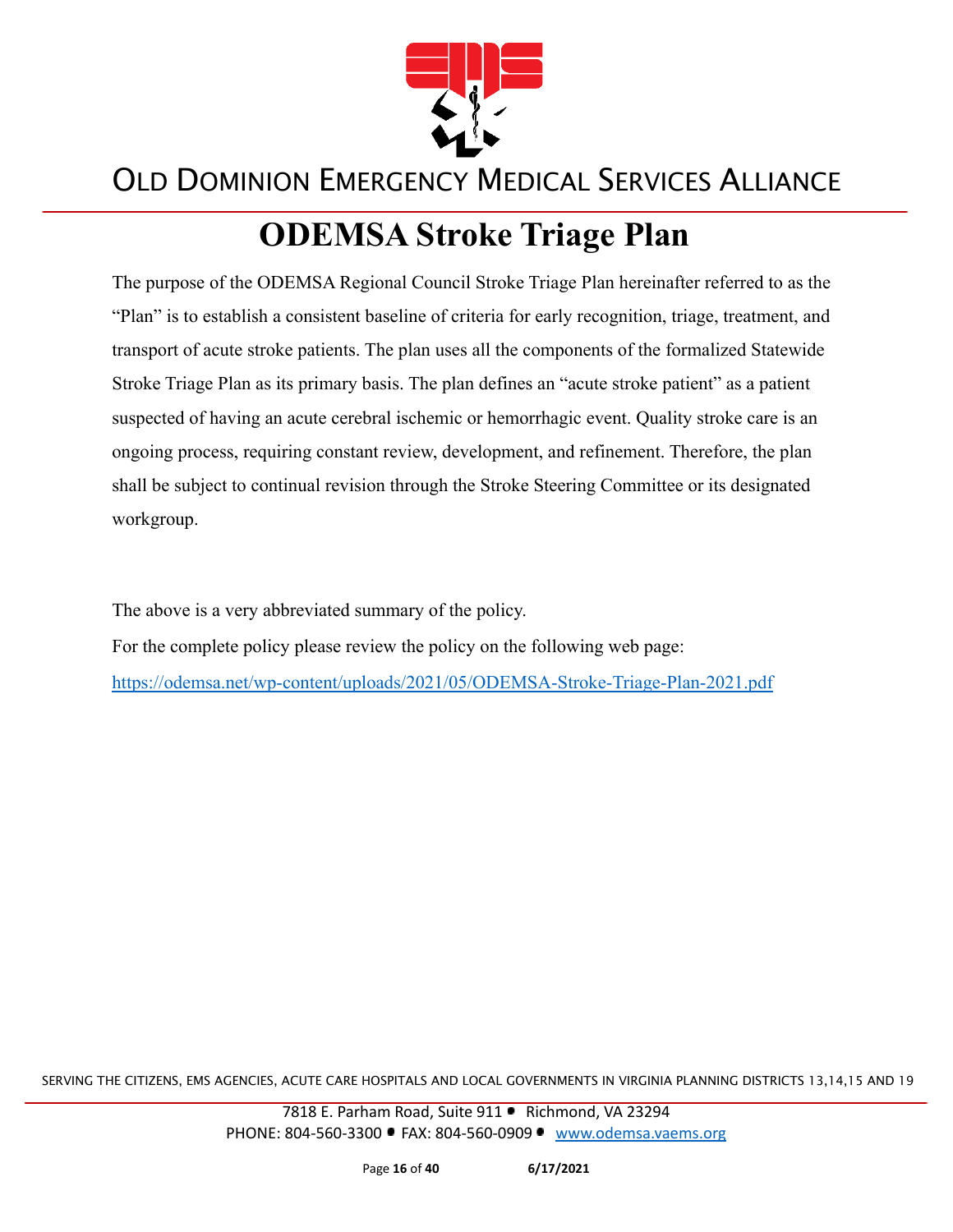![](_page_17_Picture_0.jpeg)

Student's and FTO signatures below signify that the student has demonstrated sufficient working knowledge and can perform such competency and has had the opportunity to ask and has had all questions and answers provided to their level of comfort.

Competency – ODEMSA Stroke Triage Plan

Student's Name and Signature – date below:

|                                        |           | Date |
|----------------------------------------|-----------|------|
| <b>Printed Name</b>                    | Signature |      |
| FTO's Name and Signature – date below: |           |      |
|                                        |           | Date |
| <b>Printed Name</b>                    | Signature |      |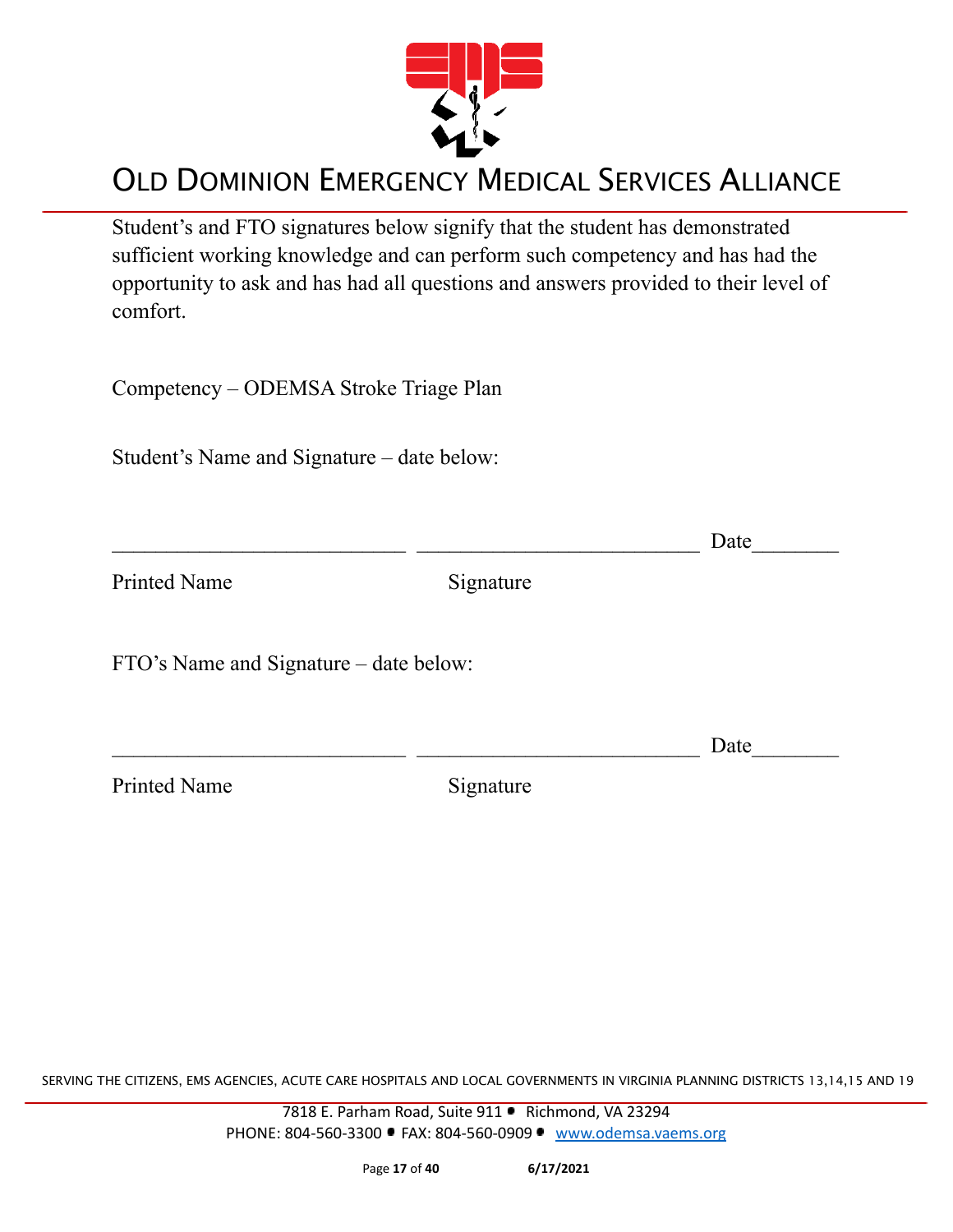![](_page_18_Picture_0.jpeg)

# VA OEMS Regulations - Staffing

The entire Code of Virginia EMS Regulations can be found here:

<https://law.lis.virginia.gov/admincode/title12/agency5/chapter31/>

12VAC5-31-1230. Ground ambulance staffing requirements.

A ground ambulance transport requires a minimum of two persons:

1. An operator shall at a minimum possess a valid motor vehicle operator's permit issued by Virginia or another state and have successfully completed an approved Emergency Vehicle Operator's Course (EVOC) training course or an equivalent.

2. An attendant-in-charge who must meet the requirements listed for the type of transport to be performed.

**Statutory Authority** §§ [32.1-12](https://law.lis.virginia.gov/vacode/32.1-12/) and [32.1-111.4](https://law.lis.virginia.gov/vacode/32.1-111.4/) of the Code of Virginia.

#### 12VAC5-31-1240. Basic life support vehicle transport.

During a basic life support transport, the attendant-in-charge must be certified as an emergency medical technician or an equivalent approved by the Office of EMS.

**Statutory Authority** §§ [32.1-12](https://law.lis.virginia.gov/vacode/32.1-12/) and [32.1-111.4](https://law.lis.virginia.gov/vacode/32.1-111.4/) of the Code of Virginia.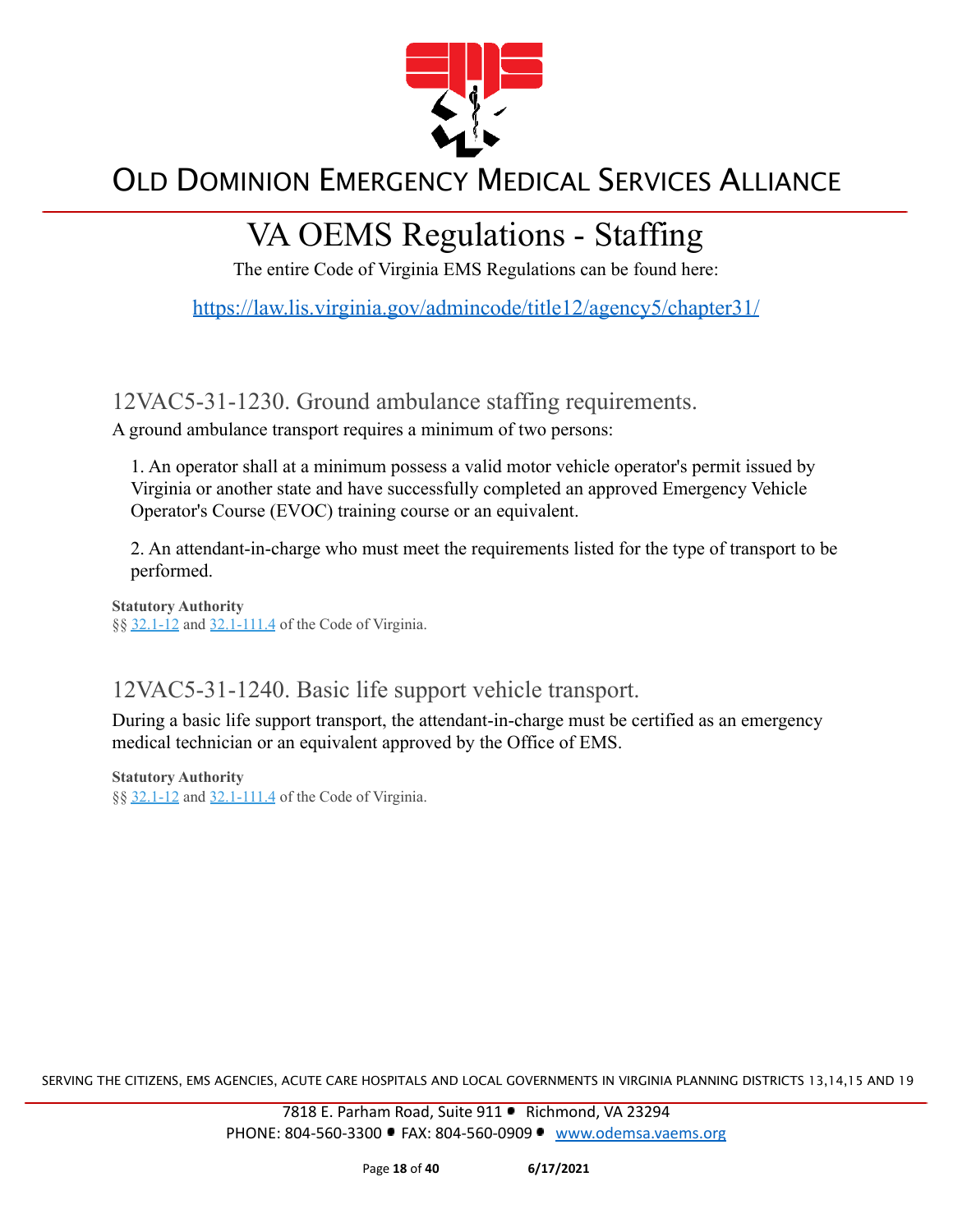![](_page_19_Picture_0.jpeg)

12VAC5-31-1250. Advanced life support vehicle transport.

Advanced life support transport requirements:

1. A ground ambulance equipped with an ALS equipment package. An ALS equipment package may be transferred to a ground ambulance not otherwise equipped to provide the needed level of ALS patient care from another appropriately equipped EMS vehicle. This transfer must include all items required for the type of ALS equipment package that the attendant-in-charge is authorized to use.

2. The attendant-in-charge must be certified as an advanced life support level provider or an equivalent approved by the Office of EMS.

3. An attendant must be certified as an emergency medical technician or an equivalent approved by the Office of EMS in addition to the attendant-in-charge. The attendant must not serve as the attendant-in-charge. An operator may serve as the attendant if certified as an emergency medical technician or an equivalent approved by the Office of EMS.

4. An ALS provider may provide care in the event that the required EMS personnel do not respond to a call to fully staff the ambulance that has responded to the scene. The extenuating circumstances of the call must be documented in writing. Based on extenuating circumstances and documentation, the EMS agency or the EMS provider may be subject to enforcement action.

**Statutory Authority** §§ [32.1-12](https://law.lis.virginia.gov/vacode/32.1-12/) and [32.1-111.4](https://law.lis.virginia.gov/vacode/32.1-111.4/) of the Code of Virginia.

The above is a very abbreviated summary of the policy.

For the complete policy please review the policy on the following web page:

**<https://law.lis.virginia.gov/admincode/title12/agency5/chapter31/>**

SERVING THE CITIZENS, EMS AGENCIES, ACUTE CARE HOSPITALS AND LOCAL GOVERNMENTS IN VIRGINIA PLANNING DISTRICTS 13,14,15 AND 19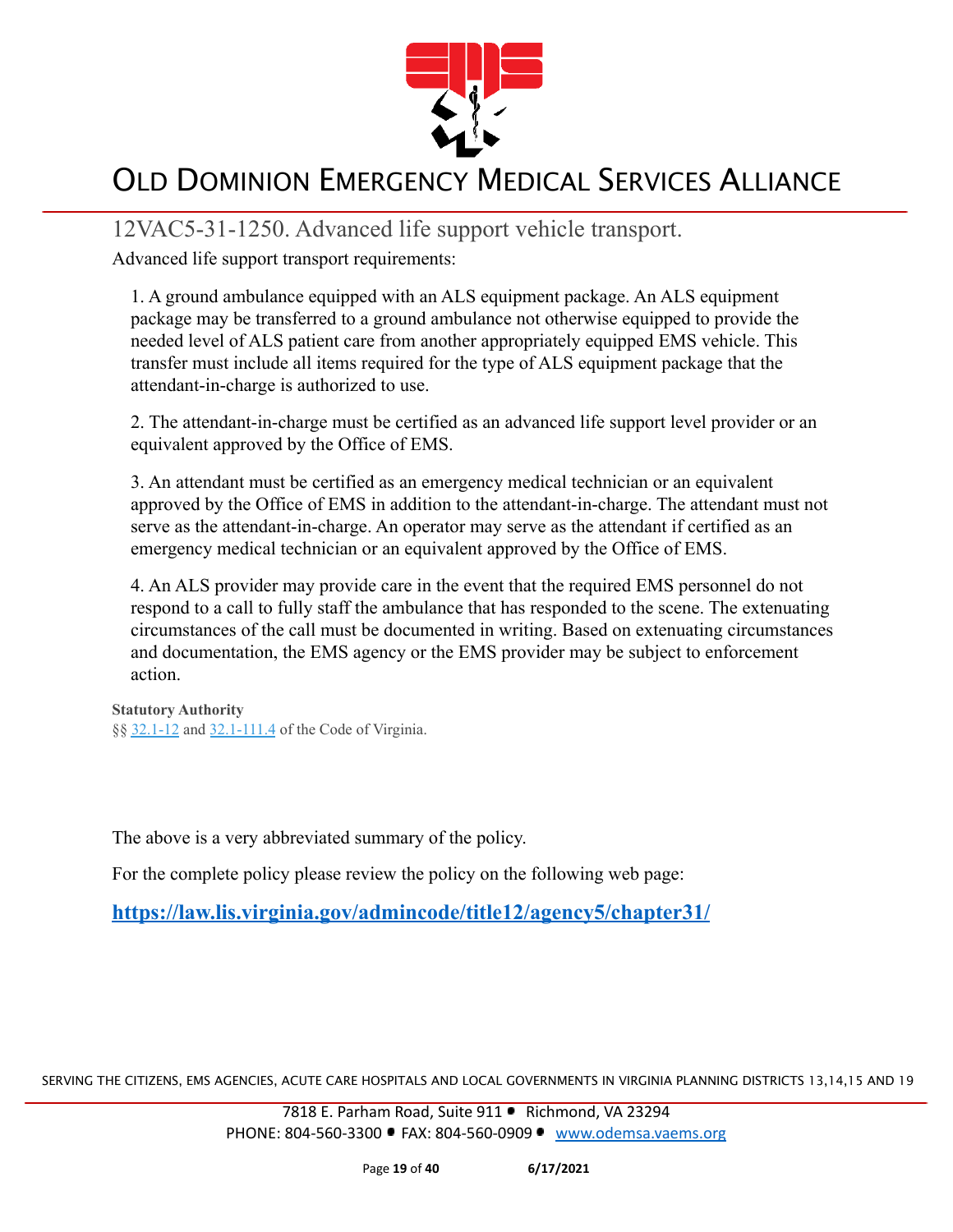![](_page_20_Picture_0.jpeg)

Student's and FTO signatures below signify that the student has demonstrated sufficient working knowledge and can perform such competency and has had the opportunity to ask and has had all questions and answers provided to their level of comfort.

Competency – VA OEMS Regulations - Staffing

Student's Name and Signature – date below:

|                                        |           | Date |
|----------------------------------------|-----------|------|
| <b>Printed Name</b>                    | Signature |      |
| FTO's Name and Signature – date below: |           |      |
|                                        |           | Date |
| <b>Printed Name</b>                    | Signature |      |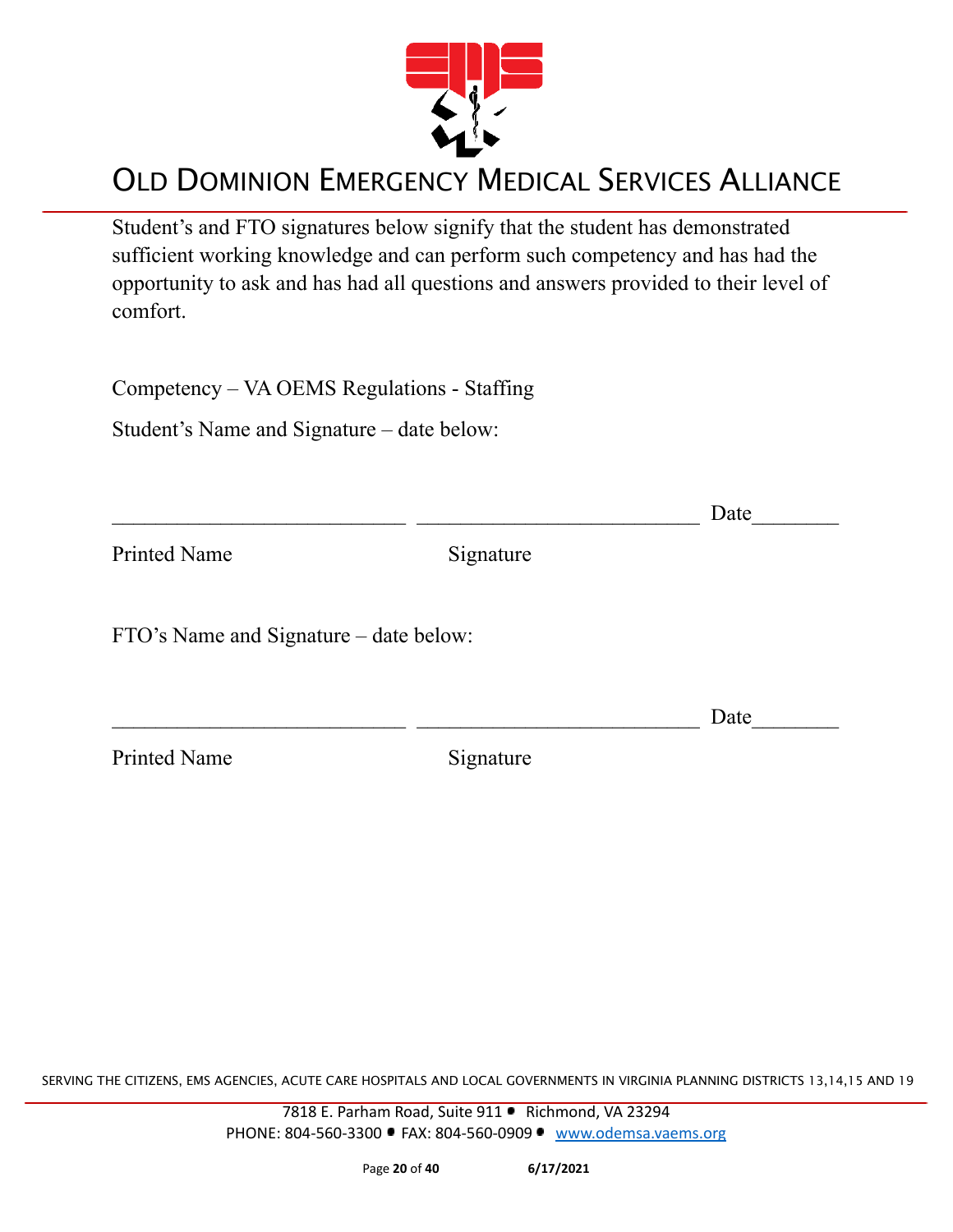![](_page_21_Picture_0.jpeg)

# VA OEMS Regulations – Required Equipment

#### 12VAC5-31-850. EMS vehicle equipment requirements.

In addition to the items otherwise listed in this article, an EMS vehicle must be equipped with all of the items required for its vehicle classification and any ALS equipment package it carries as listed in [12VAC5-31-860](https://law.lis.virginia.gov/admincode/title12/agency5/chapter31/section860/). **Statutory Authority** §§ [32.1-12](https://law.lis.virginia.gov/vacode/32.1-12/) and [32.1-111.4](https://law.lis.virginia.gov/vacode/32.1-111.4/) of the Code of Virginia.

#### 12VAC5-31-860. Required vehicle equipment.

A. A non transport vehicle shall carry the following:

1. Basic life support equipment.

a. Automated external defibrillator (AED) with two sets of patient pads. This may be a combination device that also has manual defibrillation capability (1).

b. Pocket mask or disposable airway barrier device with one-way valve (2).

c. Oropharyngeal airways set of six, nonmetallic in infant, child, and adult sizes ranging from 43mm to 100mm (sizes 0-5) (1 each).

d. Nasopharyngeal airways set of four, varied sizes, with water soluble lubricant (1).

e. Self-inflating bag-valve-mask resuscitation with oxygen reservoir in adult size with transparent mask in adult and child sizes (1).

f. Self-inflating bag-valve-mask resuscitation with oxygen reservoir in infant size with transparent masks in infant size (1).

#### 2. Oxygen apparatus.

a. Portable oxygen unit containing a quantity of oxygen sufficient to supply the patient at the approximate flow rate for the period of time it is anticipated oxygen will be needed but not less than 10 liters per minute for 15 minutes. The unit must be capable of being manually controlled and have an appropriate flowmeter (1).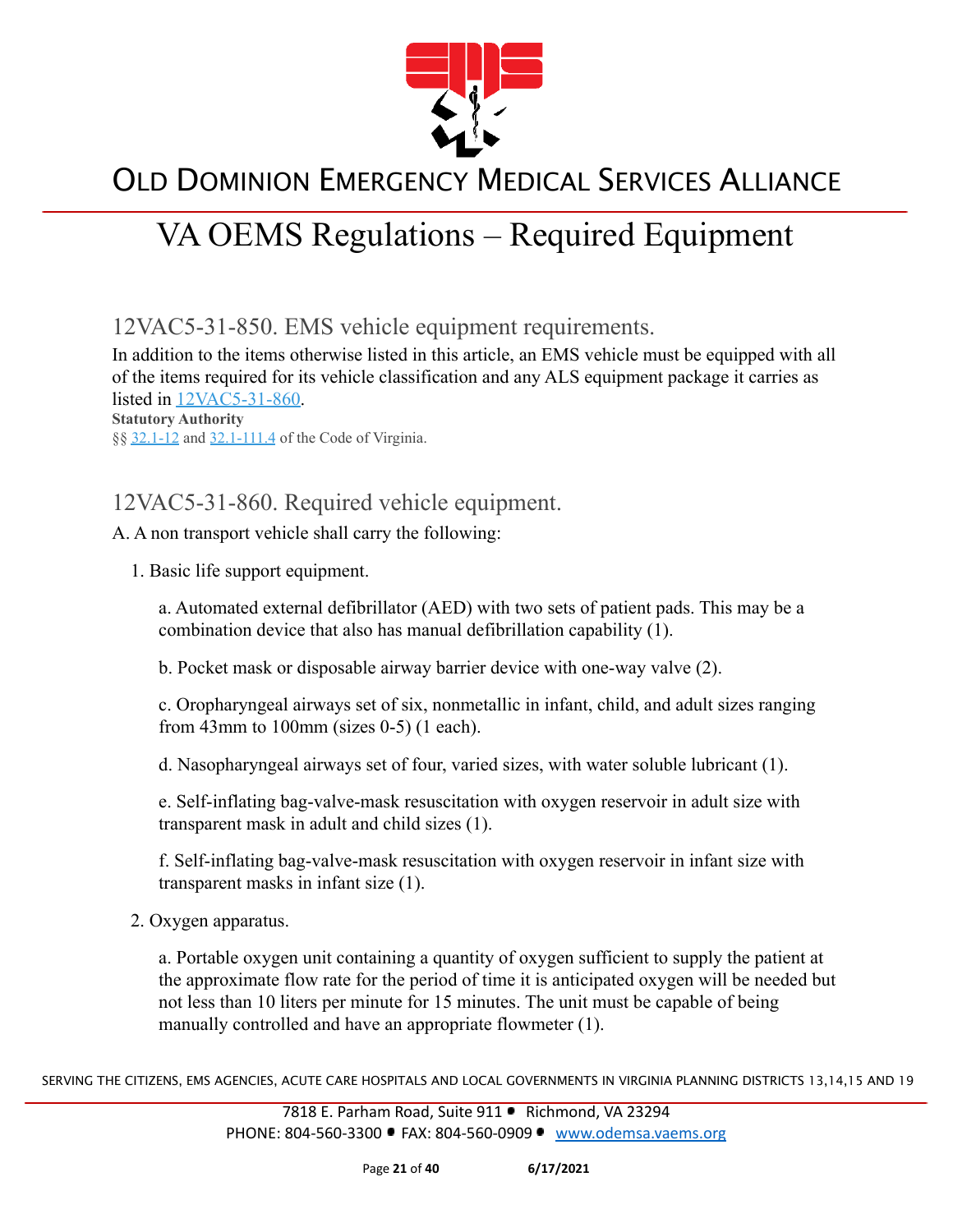![](_page_22_Picture_0.jpeg)

b. High concentration oxygen masks, 80% or higher delivery, in child and adult sizes. These masks must be made of single use soft see-through plastic or rubber (2 each).

c. Oxygen nasal cannula in child and adult sizes. This cannula must be made of single use soft see-through plastic or rubber (2 each).

3. Suction apparatus.

a. Battery powered portable suction apparatus. A manually powered device does not meet this requirement (1).

b. Suction catheters that are sterile, individually wrapped, disposable, and made of rubber or plastic in sizes as follows: Rigid tonsil tip, FR18, FR14, FR8 and FR6 (2 each).

- 4. Patient assessment equipment.
	- a. Stethoscope in adult size (1).
	- b. Stethoscope in pediatric size (1).
	- c. Sphygmomanometer in child, adult, and large adult sizes (1 each).
	- d. Vinyl triage tape rolls of red, black, green, and yellow (1 each).
	- e. 25 OEMS approved triage tags.
	- f. Penlight (1).
	- g. Medical protocols (1).
- 5. Dressing and supplies.

a. First aid kit of durable construction and suitably equipped. The contents of this kit may be used to satisfy these supply requirements completely or in part (1).

b. Trauma dressings, a minimum of 8" x 10" - 5/8 ply when folded, sterile and individually wrapped (4).

c. 4" x 4" gauze pads, sterile and individually wrapped (24).

- d. Occlusive dressings, sterile 3" x 8" or larger (4).
- e. Roller or conforming gauze of assorted widths (12).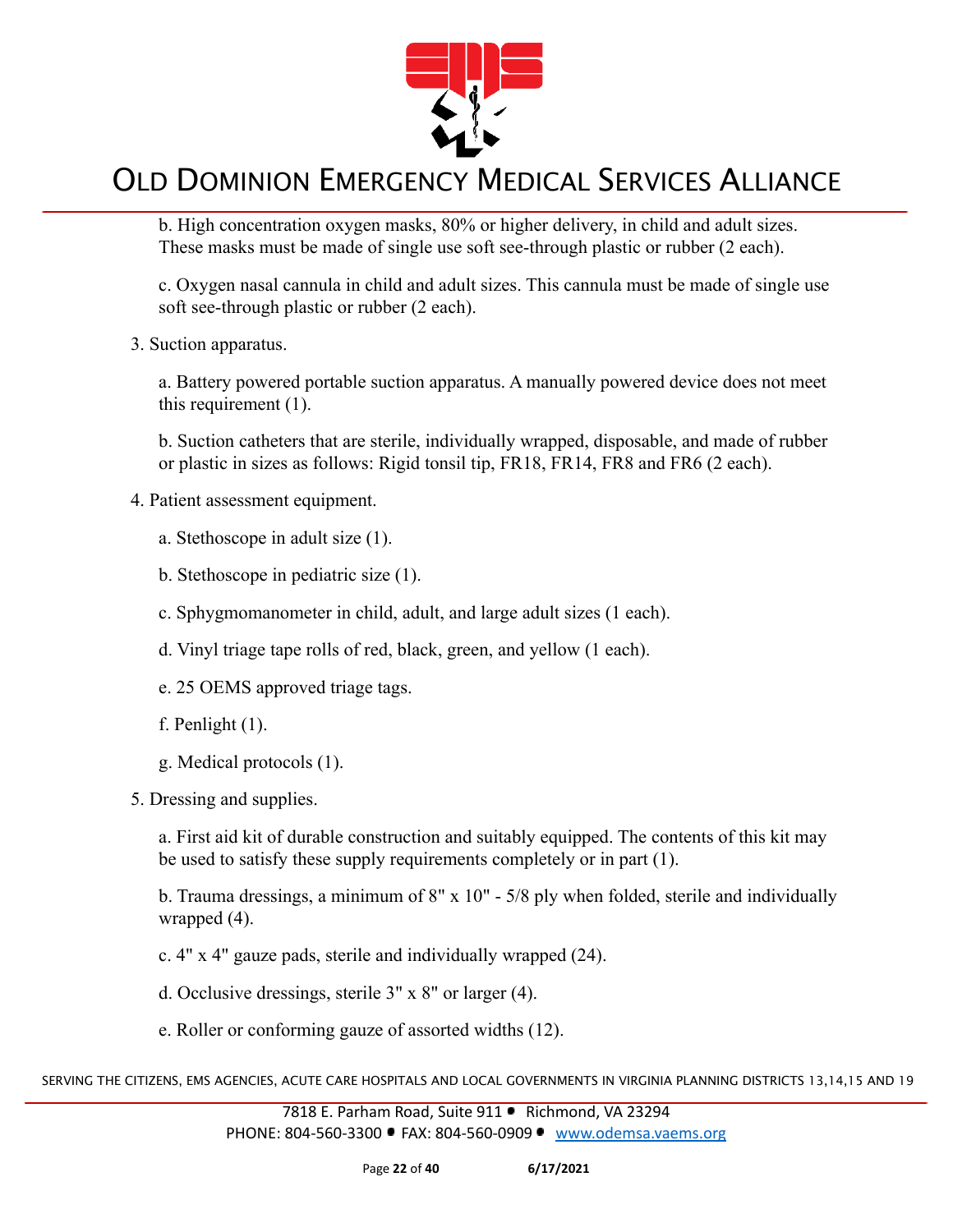![](_page_23_Picture_0.jpeg)

- f. Cloth triangular bandages, 36" x 36" x 51", triangle unfolded (10).
- g. Medical adhesive tape, rolls of 1" and 2" (4).
- h. Trauma scissors (1).
- i. Emesis basin containers or equivalents (2).

j. Sterile normal saline for irrigation, 1000 ml containers (or equivalent volume in other container sizes) (1).

- k. Oral glucose (1).
- 6. Obstetrical kit (one). It must contain the following:
	- a. Pairs of sterile surgical gloves (2).
	- b. Scissors or other cutting instrument (1).
	- c. Umbilical cord ties (10" long) or disposable cord clamps (4).
	- d. Sanitary pads (1).
	- e. Cloth or disposable hand towels (2).
	- f. Soft-tipped bulb syringe (1).
- 7. Personal protection equipment.
	- a. Waterless antiseptic hand wash (1).
	- b. Exam gloves, non sterile, pairs in sizes small though extra large (5 each).
	- c. Disposable gowns or coveralls, each in assorted sizes if not one size fits all style (2).
	- d. Face shield or eyewear (2).
	- e. Infectious waste trash bags (2).
- 8. Linen and bedding.
	- a. Towels, cloth (2).
	- b. Blankets (2).

SERVING THE CITIZENS, EMS AGENCIES, ACUTE CARE HOSPITALS AND LOCAL GOVERNMENTS IN VIRGINIA PLANNING DISTRICTS 13,14,15 AND 19

7818 E. Parham Road, Suite 911 · Richmond, VA 23294 PHONE: 804-560-3300 FAX: 804-560-0909 [www.odemsa.vaems.org](http://www.odemsa.vaems.org)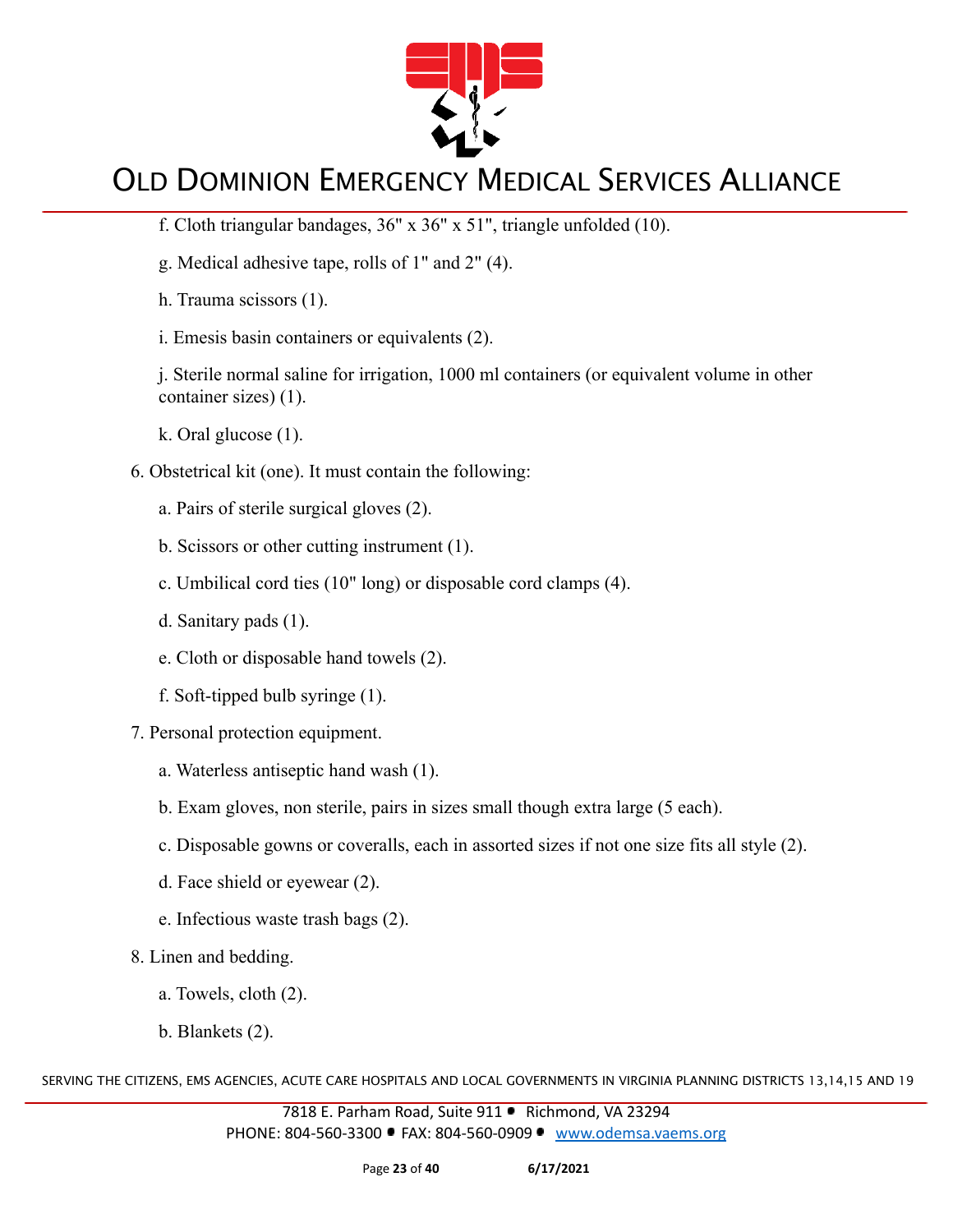![](_page_24_Picture_0.jpeg)

9. Splints and immobilization devices.

Rigid cervical collars in sizes small adult, medium adult, large adult, and pediatric (2 each). If adjustable type collars are used, then a minimum of three are sufficient.

10. Safety equipment.

a. "D" cell battery or larger flashlight (1).

b. Five-pound Class ABC or equivalent fire extinguisher securely mounted in the vehicle in a quick release bracket (1).

- c. Safety apparel (2).
- d. Sharps container (1).
- 11. Tools and hazard warning devices.
	- a. Adjustable wrench, 10" (1).
	- b. Screwdriver, regular #1 size blade (1).
	- c. Screwdriver, Phillips #1 size blade (1).
	- d. Spring loaded center punch (1).

e. Hazard warning devices such as a reflective cone, triangle, or approved equivalent (3 each).

- f. Current USDOT approved Emergency Response Guidebook (1).
- B. A ground ambulance shall carry the following:
	- 1. Basic life support equipment.

a. Automated external defibrillator (AED) with two sets of patient pads. This may be a combination device that also has manual defibrillation capability (1).

b. Pocket mask or disposable airway barrier device with one-way valve (2).

c. Oropharyngeal airways set of six, nonmetallic in infant, child, and adult sizes ranging from 43mm to 100mm (sizes 0-5) (1 each).

d. Nasopharyngeal airways set of four, varied sizes, with water soluble lubricant (1).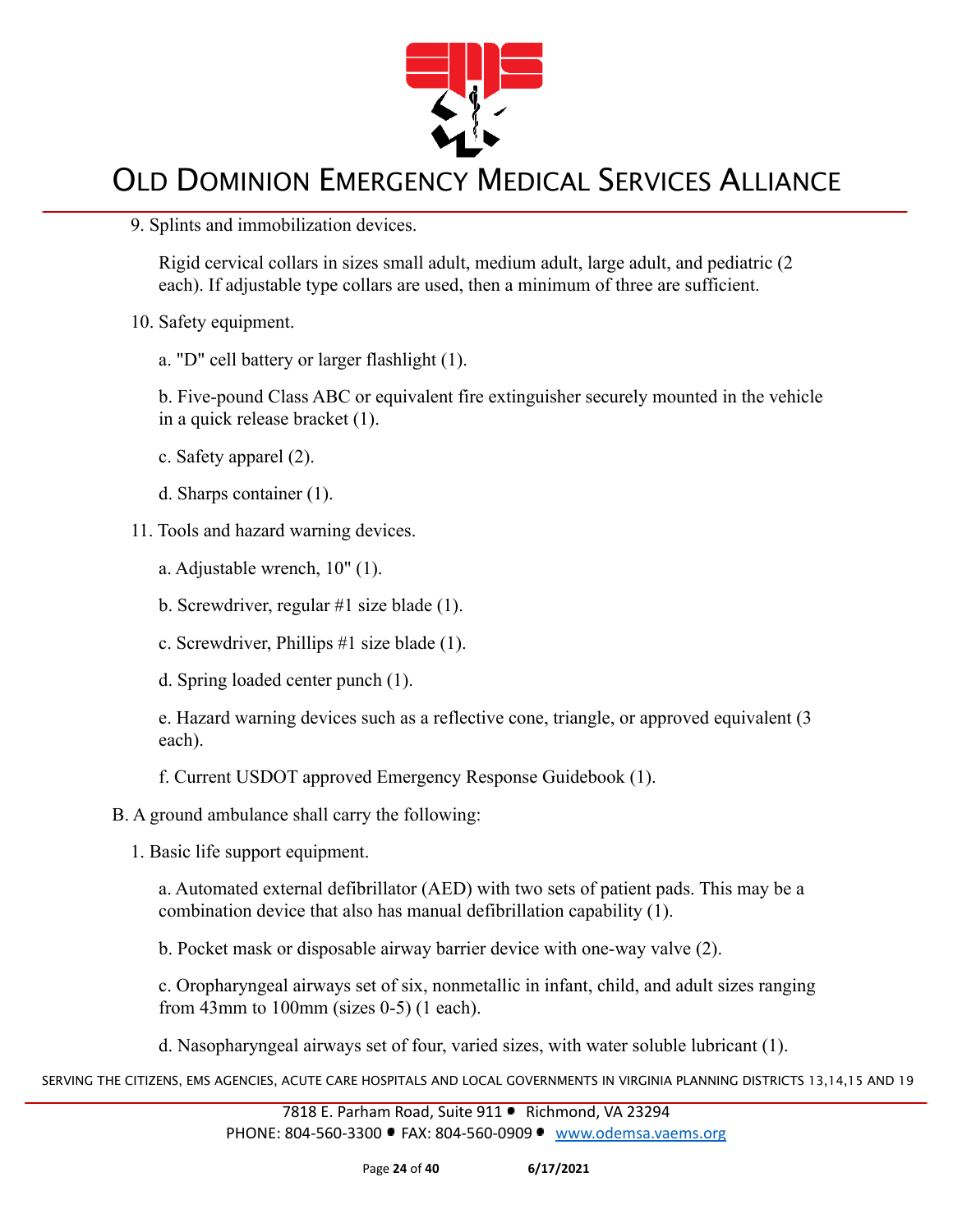![](_page_25_Picture_0.jpeg)

e. Self-inflating bag-valve-mask resuscitation with oxygen reservoir in adult size with transparent mask in adult and child sizes (1 each).

f. Self-inflating bag-valve-mask resuscitation with oxygen reservoir in infant size with transparent masks in infant size (1).

2. Oxygen apparatus.

a. Portable oxygen unit containing a quantity of oxygen sufficient to supply the patient at the approximate flow rate for the period of time it is anticipated oxygen will be needed but not less than 10 liters per minute for 15 minutes. The unit must be capable of being manually controlled and have an appropriate flowmeter (1).

b. Installed oxygen system containing a sufficient quantity of oxygen to supply two patient flow meters at the appropriate flow rate for the period of time it is anticipated oxygen will be needed but not less than 10 liters per minute for 30 minutes. This unit must be capable of being manually controlled, have two flowmeters, and have an attachment available for a single-use humidification device (1).

c. High concentration oxygen masks, 80% or higher delivery, in child and adult sizes. These masks must be made of single use soft see-through plastic or rubber (4 each).

d. Oxygen nasal cannula in child and adult sizes. This cannula must be made of single use soft see-through plastic or rubber (4 each).

3. Suction apparatus.

a. Battery powered portable suction apparatus. A manually powered device does not meet this requirement (1).

b. Installed suction apparatus capable of providing a minimum of 20 minutes of continuous operation (1).

c. Suction catheters that are sterile, individually wrapped, disposable, and made of rubber or plastic in sizes as follows: Rigid tonsil tip, FR18, FR14, FR8 and FR6 (2 each).

- 4. Patient assessment equipment.
	- a. Stethoscope in adult size (2).
	- b. Stethoscope in pediatric size (1).

SERVING THE CITIZENS, EMS AGENCIES, ACUTE CARE HOSPITALS AND LOCAL GOVERNMENTS IN VIRGINIA PLANNING DISTRICTS 13,14,15 AND 19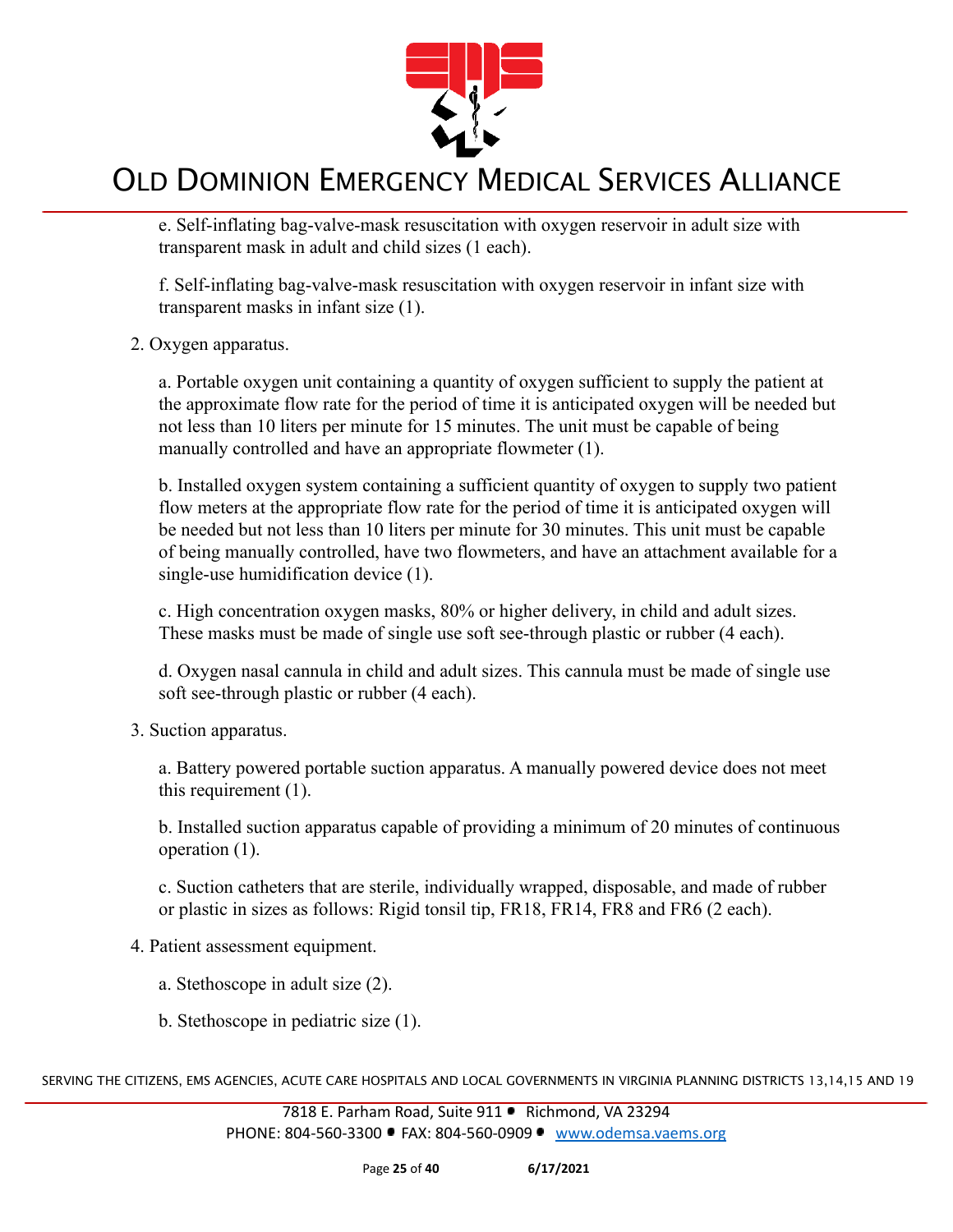![](_page_26_Picture_0.jpeg)

- c. Sphygmomanometer in child, adult, and large adult sizes (1 each).
- d. Vinyl triage tape rolls of red, black, green, and yellow (1 each).
- e. 25 OEMS approved triage tags.

f. Penlight (1).

- g. Medical protocols (1).
- 5. Dressing and supplies.

a. First aid kit of durable construction and suitably equipped. The contents of this kit may be used to satisfy these supply requirements completely or in part (1).

b. Trauma dressings, a minimum of 8" x 10" - 5/8 ply when folded, sterile and individually wrapped (four).

c. 4" x 4" gauze pads, sterile and individually wrapped (24).

- d. Occlusive dressings, sterile 3" x 8" or larger (4).
- e. Roller or conforming gauze of assorted widths (12).
- f. Cloth triangular bandages, 36" x 36" x 51", triangle unfolded (10).
- g. Medical adhesive tape, rolls of 1" and 2" (4).
- h. Trauma scissors (1).
- i. Alcohol preps (12).
- j. Emesis basin containers or equivalents (2).

k. Sterile normal saline for irrigation, 1000 ml containers (or equivalent volume in other container sizes) (4).

l. Oral glucose (2).

- 6. Obstetrical kit (2). It must contain the following:
	- a. Pairs of sterile surgical gloves (2).
	- b. Scissors or other cutting instrument (1).

SERVING THE CITIZENS, EMS AGENCIES, ACUTE CARE HOSPITALS AND LOCAL GOVERNMENTS IN VIRGINIA PLANNING DISTRICTS 13,14,15 AND 19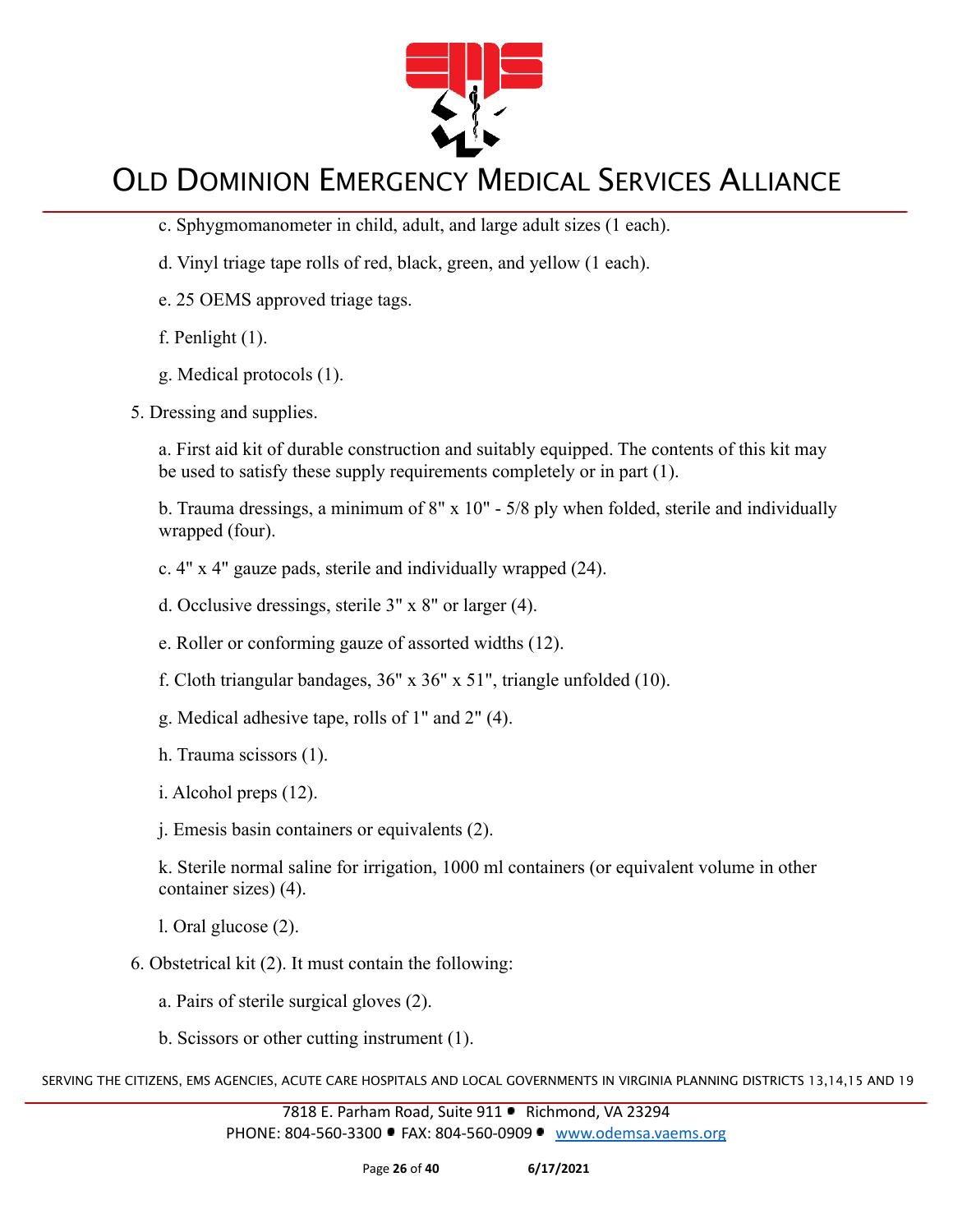![](_page_27_Picture_0.jpeg)

- c. Umbilical cord ties (10" long) or disposable cord clamps (4).
- d. Sanitary pads (1).
- e. Cloth or disposable hand towels (2).
- f. Soft-tipped bulb syringe (1).
- 7. Personal protection equipment.
	- a. Waterless antiseptic hand wash (1).
	- b. Exam gloves, non sterile, pairs in sizes small though extra large (10 each).
	- c. Disposable gowns or coveralls, each in assorted sizes if not one size fits all style (4).
	- d. Face shield or eyewear (4).
	- e. Infectious waste trash bags (4).
- 8. Linen and bedding.
	- a. Towels, cloth (2).
	- b. Pillows (2).
	- c. Pillow cases (2).
	- d. Sheets (4).
	- e. Blankets (2).
	- f. Male urinal (1).
	- g. Bedpan with toilet paper (1).
- 9. Splints and immobilization devices.

a. Rigid cervical collars in sizes small adult, medium adult, large adult, and pediatric (3 each). If adjustable type collars are used, then a minimum of three are sufficient.

b. Traction splint with ankle hitch and stand in adult and pediatric size (1 each) or an equivalent traction splint device capable of adult and pediatric application.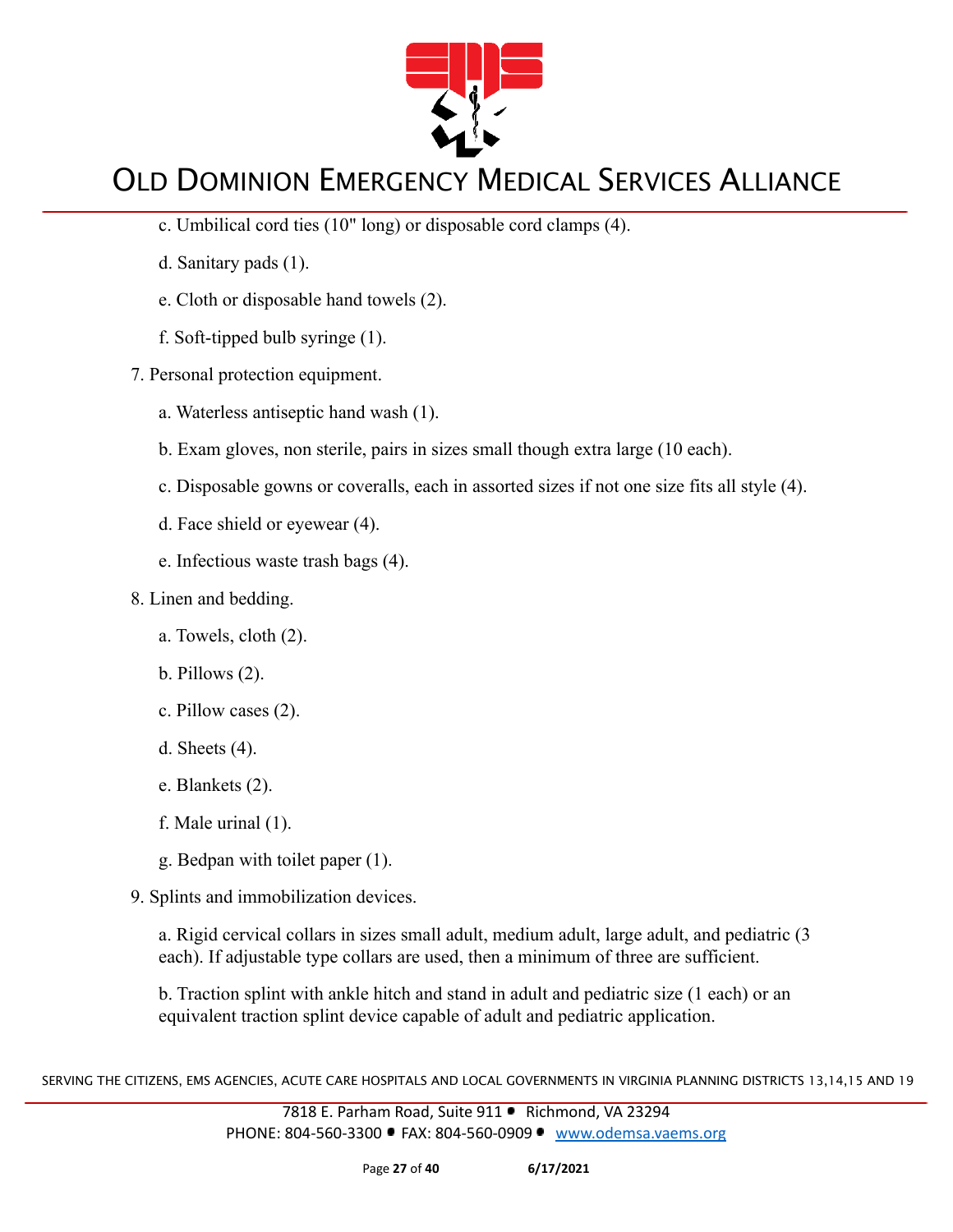![](_page_28_Picture_0.jpeg)

c. Padded board splints or equivalent for splinting fractures of the upper extremities (2).

d. Padded board splints or equivalent for splinting fractures of the lower extremities (2).

e. Long spine boards 16" x 72" minimum size with at least four appropriate restraint straps, cravats, or equivalent restraint devices for each spine board (2).

f. Short spine board 16" x 34" minimum size or equivalent spinal immobilization devices (1).

g. Pediatric immobilization device (1).

h. Cervical immobilization devices (i.e., set of foam blocks, towels or other approved materials) (2).

10. Safety equipment.

a. Wheeled ambulance cot with a minimum 350 lb. capacity, three restraint straps, and the manufacturer-approved vehicle mounting device (1).

b. "D" cell battery or larger flashlight (2).

c. Five-pound Class ABC or equivalent fire extinguisher securely mounted in the vehicle in a quick release bracket. One must be accessible to the patient compartment (2).

- d. Safety apparel (2).
- e. Sharps container, mounted or commercially secured (1).
- f. "No Smoking" sign located in the patient compartment (1).
- 11. Tools and hazard warning devices.
	- a. Adjustable wrench, 10" (1).
	- b. Screwdriver, regular #1 size blade (1).
	- c. Screwdriver, Phillips #1 size blade (1).
	- d. Spring loaded center punch (1).
	- e. Hazard warning device (i.e., reflective cone, triangle, or approved equivalent) (3 total).

f. Current USDOT approved Emergency Response Guidebook (1).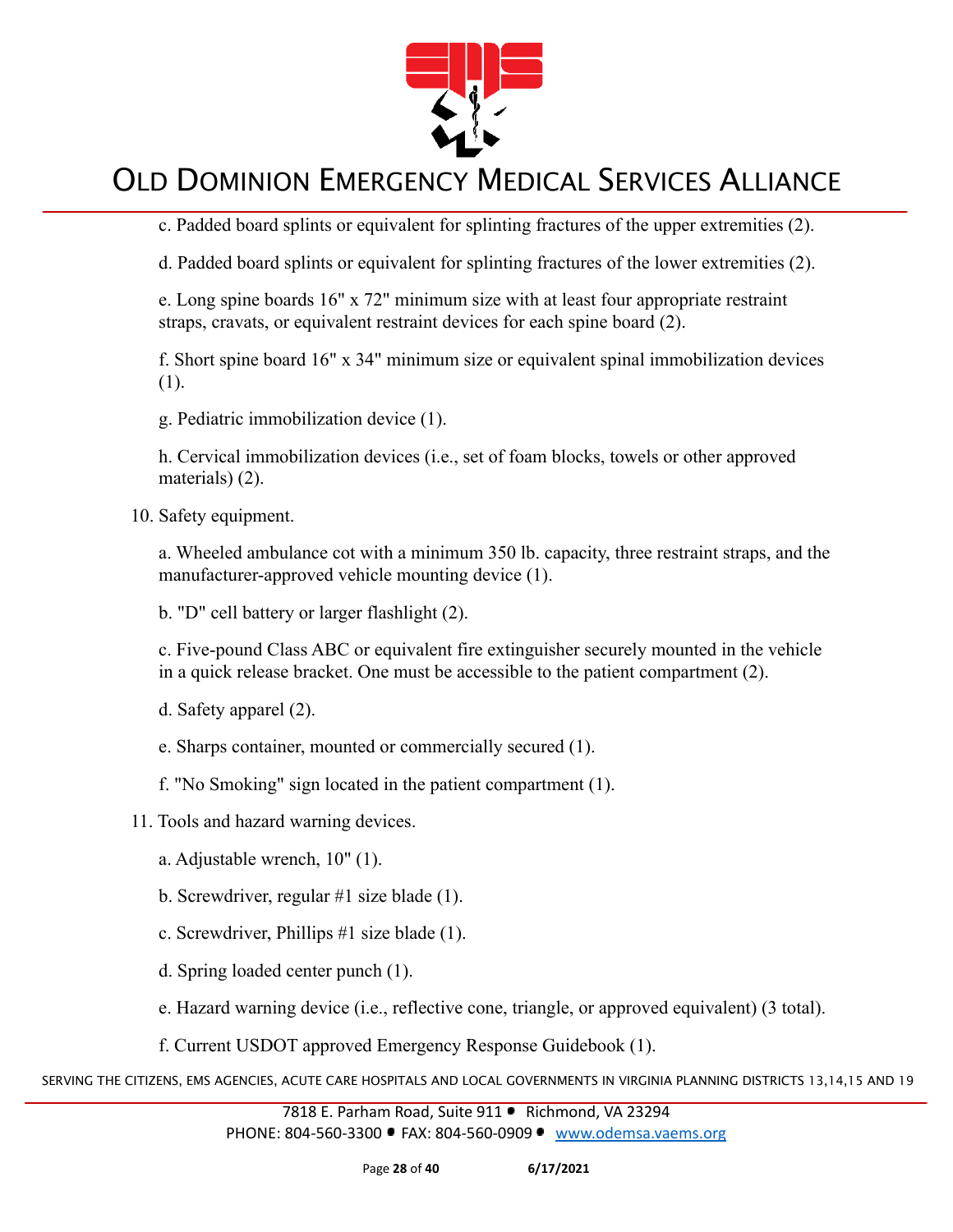![](_page_29_Picture_0.jpeg)

#### C. A neonatal ambulance shall carry the following:

1. Basic life support equipment.

a. Pocket mask or disposable airway barrier device with one-way valve (2).

b. Oropharyngeal airways set of six, nonmetallic in infant, child, and adult sizes ranging from 43mm to 100mm (sizes 0-5) (2 each).

c. Nasopharyngeal airways set of four, varied sizes, with water soluble lubricant (1).

d. Self-inflating bag-valve-mask resuscitation with oxygen reservoir in adult size with transparent mask in adult size (1).

e. Self-inflating bag-valve-mask resuscitation with oxygen reservoir in child size with transparent masks in child size (1).

f. Self-inflating bag-valve-mask resuscitation with oxygen reservoir in infant size with transparent masks in infant size (1).

2. Oxygen apparatus.

a. Portable oxygen unit containing a quantity of oxygen sufficient to supply the patient at the approximate flow rate for the period of time it is anticipated oxygen will be needed but not less than 10 liters per minute for 15 minutes. The unit must be capable of being manually controlled and have an appropriate flowmeter (1).

b. Installed oxygen system containing a sufficient quantity of oxygen to supply two patient flow meters at the appropriate flow rate for the period of time it is anticipated oxygen will be needed but not less than 10 liters per minute for 30 minutes. This unit must be capable of being manually controlled, have two flowmeters, and have an attachment available for a single-use humidification device (1).

c. High concentration oxygen masks, 80% or higher delivery, in child and adult sizes. These masks must be made of single use soft see-through plastic or rubber (4 each).

d. Oxygen nasal cannula in child and adult sizes. This cannula must be made of single use soft see-through plastic or rubber (4 each).

3. Suction apparatus.

SERVING THE CITIZENS, EMS AGENCIES, ACUTE CARE HOSPITALS AND LOCAL GOVERNMENTS IN VIRGINIA PLANNING DISTRICTS 13,14,15 AND 19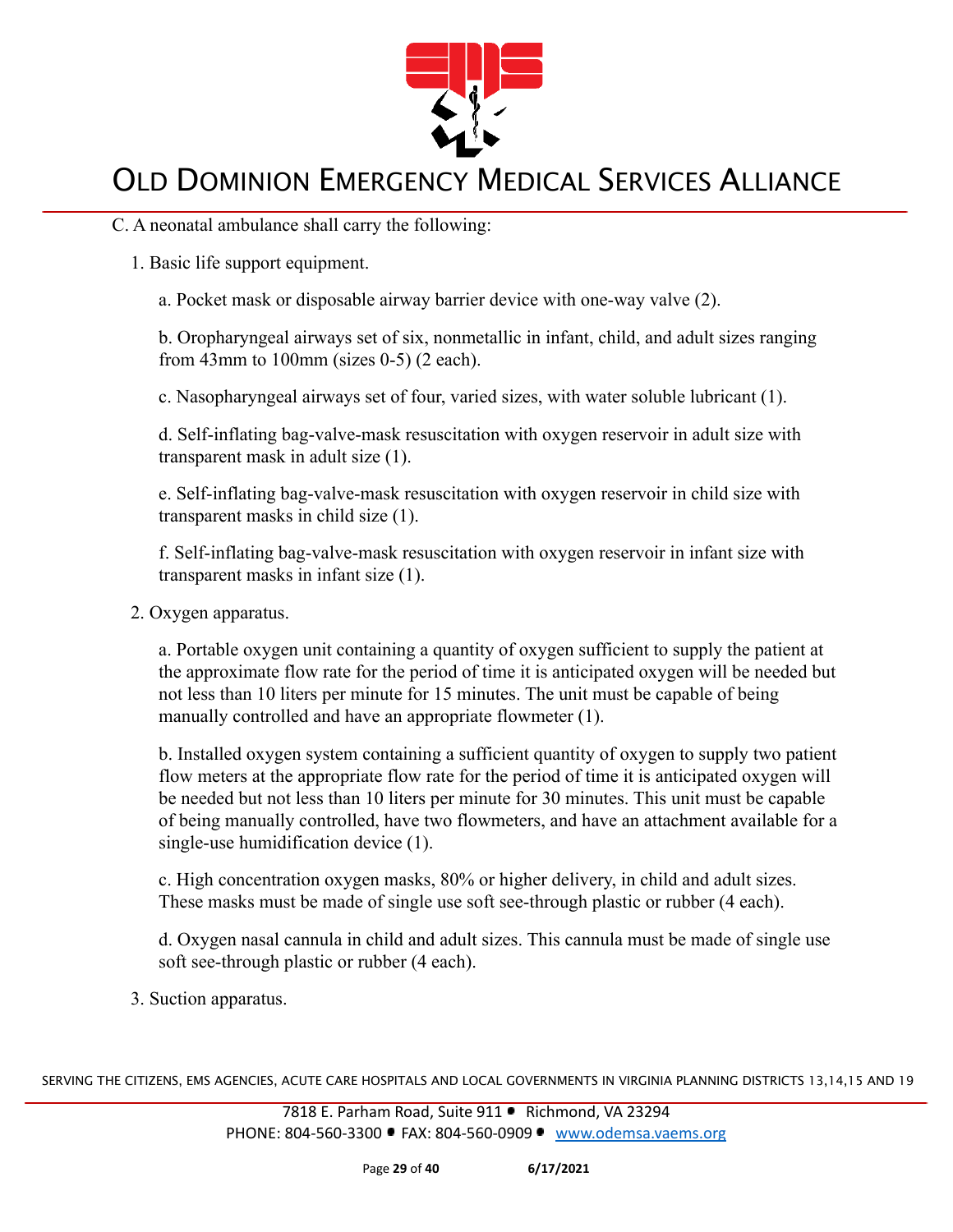![](_page_30_Picture_0.jpeg)

a. Battery-powered portable suction apparatus. A manually powered device does not meet this requirement (1).

b. Installed suction apparatus capable of providing a minimum of 20 minutes of continuous operation (1).

c. Suction catheters that are sterile, individually wrapped, disposable, and made of rubber or plastic in sizes as follows: Rigid tonsil tip, FR18, FR14, FR8 and FR6 (2 each).

- 4. Patient assessment equipment.
	- a. Stethoscope in adult size (1).
	- b. Stethoscope in pediatric size (1).
	- c. Stethoscopes in infant and neonate sizes (2 each).
	- d. Sphygmomanometer in child, adult, and large adult sizes (1 each).
	- e. Sphygmomanometer in infant size (2).
- 5. Dressing and supplies.

a. First aid kit of durable construction and suitably equipped. The contents of this kit may be used to satisfy these supply requirements completely or in part (1).

b. Trauma dressings, a minimum of 8" x 10" - 5/8 ply when folded, sterile and individually wrapped (4).

c. 4" x 4" gauze pads, sterile and individually wrapped (24).

- d. Occlusive dressings, sterile 3" x 8" or larger (4).
- e. Roller or conforming gauze of assorted widths (12).
- f. Medical adhesive tape, rolls of 1" and 2" (4).
- g. Trauma scissors (1).
- h. Alcohol preps (12).
- i. Emesis basin containers or equivalents (2).

SERVING THE CITIZENS, EMS AGENCIES, ACUTE CARE HOSPITALS AND LOCAL GOVERNMENTS IN VIRGINIA PLANNING DISTRICTS 13,14,15 AND 19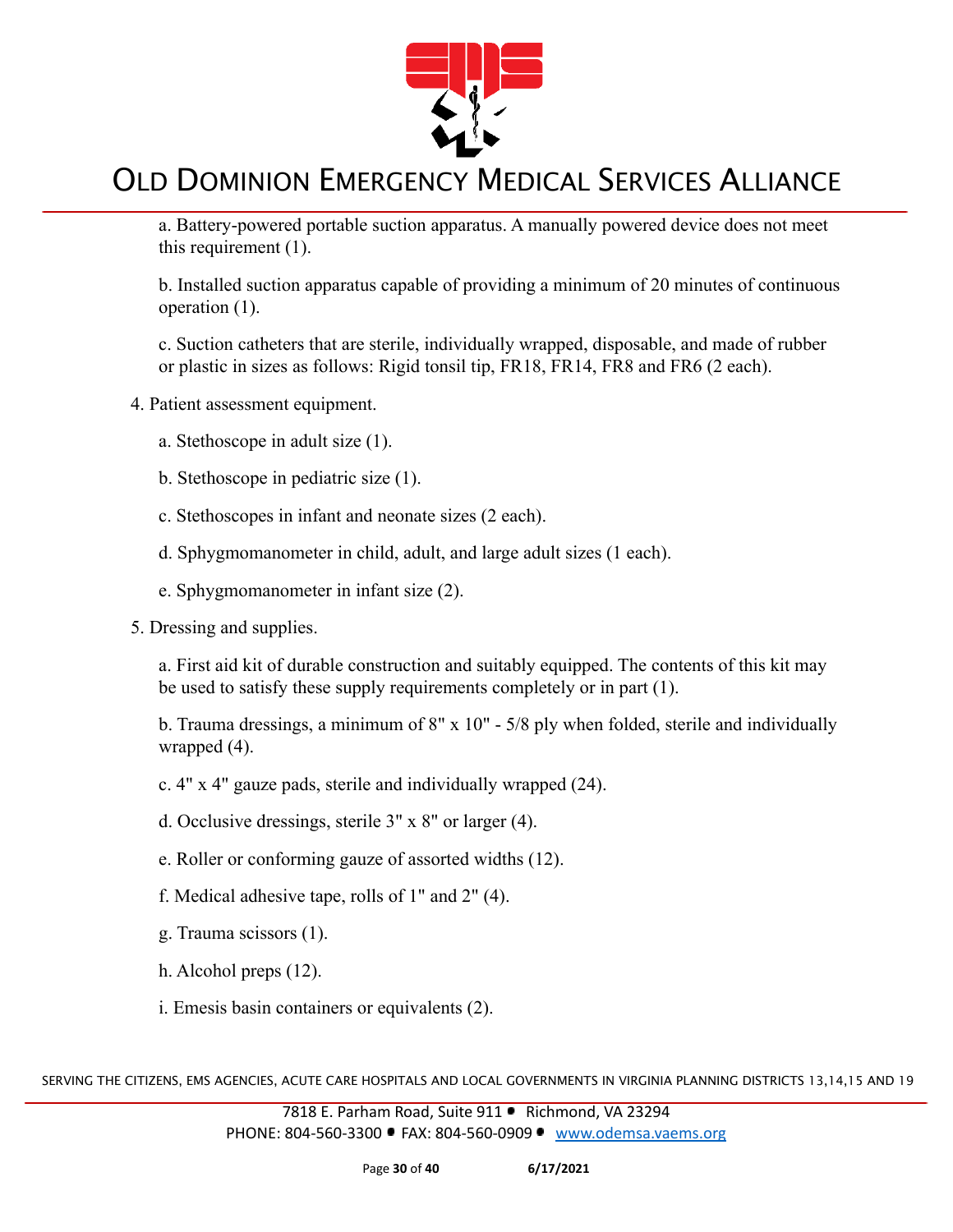![](_page_31_Picture_0.jpeg)

- j. Sterile normal saline for irrigation, 1000 ml containers (or equivalent volume in other container sizes) (4).
- 6. Obstetrical kit (2). It must contain the following:
	- a. Pairs of sterile surgical gloves (2).
	- b. Scissors or other cutting instrument (1).
	- c. Umbilical cord ties (10" long) or disposable cord clamps (4).
	- d. Sanitary pads (1).
	- e. Cloth or disposable hand towels (2).
	- f. Soft-tipped bulb syringe (1).
- 7. Personal protection equipment.
	- a. Waterless antiseptic hand wash (1).
	- b. Exam gloves, non sterile, pairs in sizes small though extra large (10 each).
	- c. Disposable gowns or coveralls, each in assorted sizes if not one size fits all style (4).
	- d. Face shield or eyewear (4).
	- e. Infectious waste trash bags (4).
- 8. Linen and bedding.
	- a. Towels, cloth (2).
	- b. Sheets (4).
	- c. Blankets (2).
- 9. Splints and immobilization devices.

a. Rigid cervical collars in sizes small adult, medium adult, large adult, and pediatric (2 each). If adjustable type collars are used, then a minimum of three are sufficient.

b. Pediatric immobilization device (1).

SERVING THE CITIZENS, EMS AGENCIES, ACUTE CARE HOSPITALS AND LOCAL GOVERNMENTS IN VIRGINIA PLANNING DISTRICTS 13,14,15 AND 19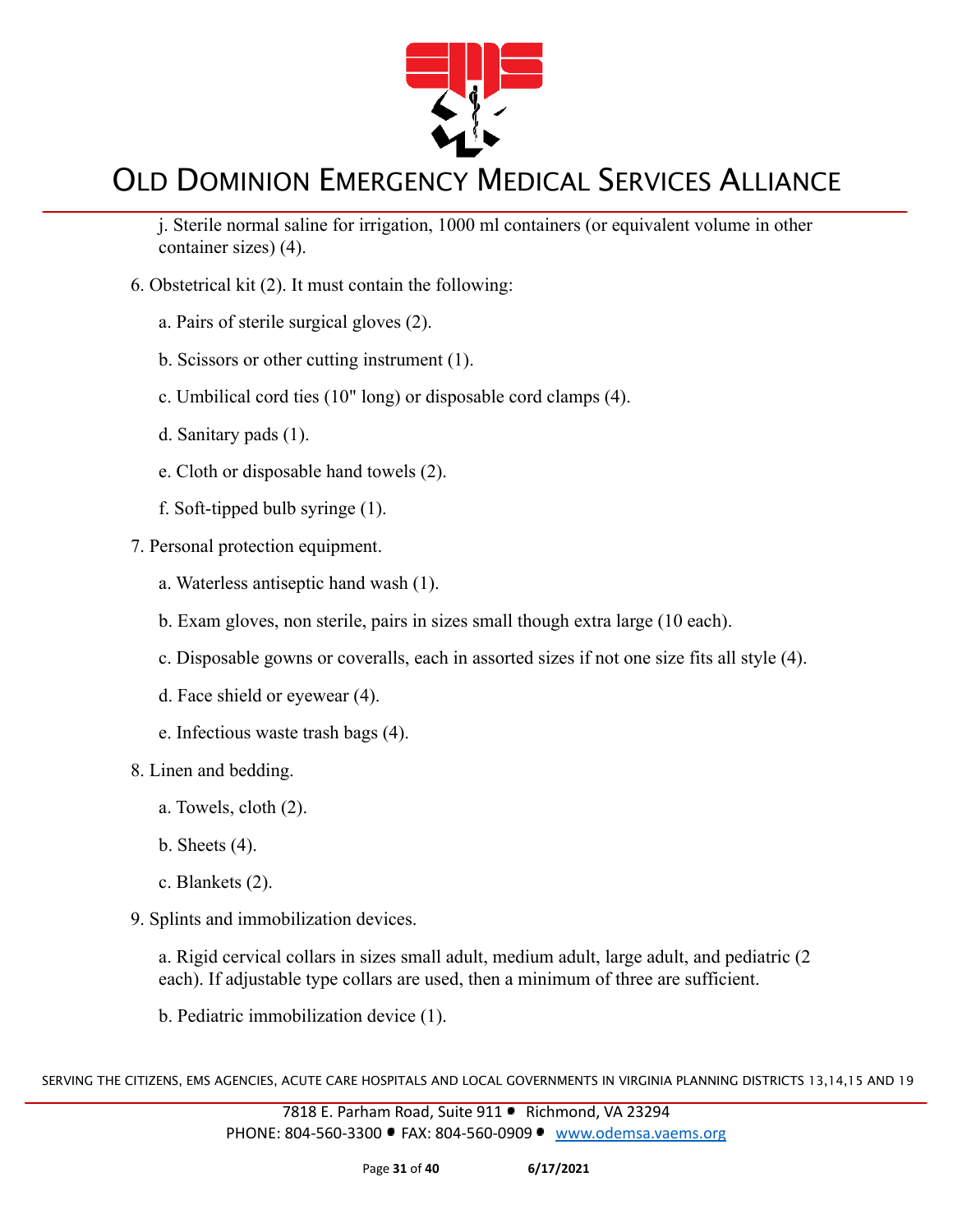![](_page_32_Picture_0.jpeg)

10. Safety equipment.

a. "D" cell battery or larger flashlight (2).

b. Five-pound Class ABC or equivalent fire extinguisher securely mounted in the vehicle in a quick release bracket. One must be accessible to the patient compartment (2).

c. Safety apparel (2).

- d. Sharps container, mounted or commercially secured (1).
- e. "No Smoking" sign located in the patient compartment (1).
- 11. Tools and hazard warning devices.
	- a. Adjustable wrench, 10" (1).
	- b. Screwdriver, regular #1 size blade (1).
	- c. Screwdriver, Phillips #1 size blade (1).
	- d. Spring loaded center punch (1).
	- e. Hazard warning devices (reflective cone, triangle or approved equivalent) (3 each).
	- f. Current USDOT approved Emergency Response Guidebook (1).
- D. Advanced life support equipment package.
	- 1. EMT-Enhanced package.

a. Drug kit with all controlled drugs authorized for use by the EMS agency's EMT-Enhanced personnel and other appropriately certified advanced level personnel. The drug kit may contain additional drugs if the kit is a standardized box utilized by multiple EMS agencies operating under a joint drug exchange program (1).

b. Assorted intravenous, intramuscular, subcutaneous, and other drug delivery devices and supplies as specified by the agency OMD (1).

2. Advanced-EMT/Intermediate/Paramedic package.

SERVING THE CITIZENS, EMS AGENCIES, ACUTE CARE HOSPITALS AND LOCAL GOVERNMENTS IN VIRGINIA PLANNING DISTRICTS 13,14,15 AND 19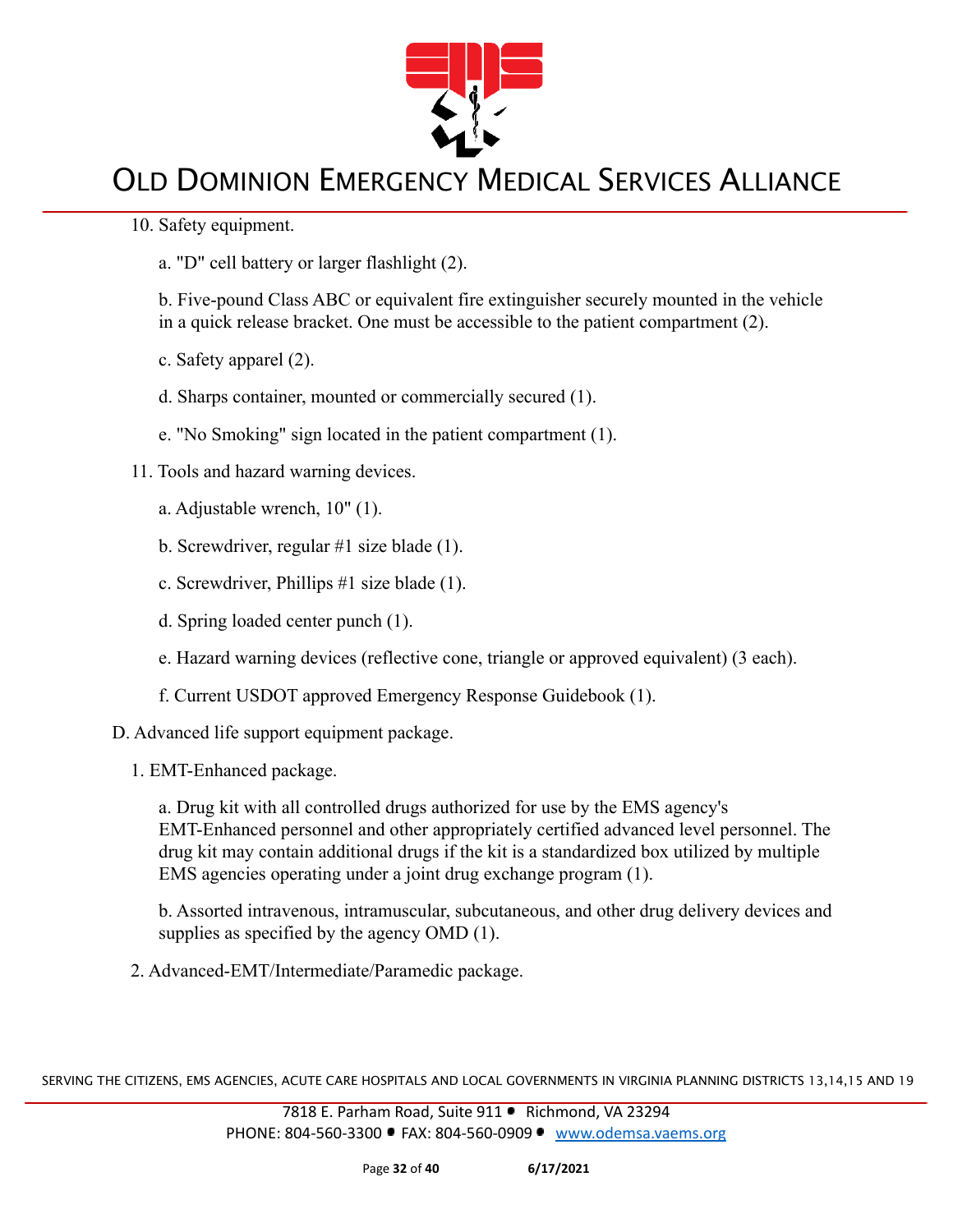![](_page_33_Picture_0.jpeg)

a. Electrocardiogram (ECG) monitor and manual defibrillator capable of synchronized cardioversion and noninvasive external pacing with capability for monitoring and defibrillating adult and pediatric patients (1).

b. ECG monitoring electrodes in adult and pediatric sizes as required by device used. (2 sets each).

c. Defibrillation and pacing electrodes in adult and pediatric sizes as required by device used (2 sets each).

d. Drug kit with all controlled drugs authorized for use by the EMS agency's Advanced EMT, Intermediate, Paramedic and other authorized licensed personnel. The drug kit may contain additional drugs if the kit is a standardized box utilized by multiple EMS agencies operating under a joint drug exchange program (1).

e. Assorted intravenous, intramuscular, subcutaneous, and other drug delivery devices and supplies as specified by the agency OMD  $(1)$ .

f. Pediatric assessment guides.

3. Neonatal ambulance.

a. ECG monitor and manual defibrillator capable of synchronized cardioversion and noninvasive external pacing with capability for monitoring and defibrillating adult and pediatric patients (1).

b. ECG monitoring electrodes in infant size as required by device used (2 sets).

c. Defibrillation and pacing electrodes in adult and pediatric sizes as required by device used (2 sets each).

d. Drug kit with all controlled drugs authorized for use by the EMS agency's Advanced EMT, Intermediate, Paramedic and other authorized licensed personnel. The drug kit may contain additional drugs if the kit is a standardized box utilized by multiple EMS agencies operating under a joint drug exchange program (1).

e. Assorted intravenous, intramuscular, subcutaneous, and other drug delivery devices and supplies as specified by the agency OMD (1).

4. Advanced airway equipment (EMT-Enhanced, Advanced EMT, Intermediate/Paramedic package).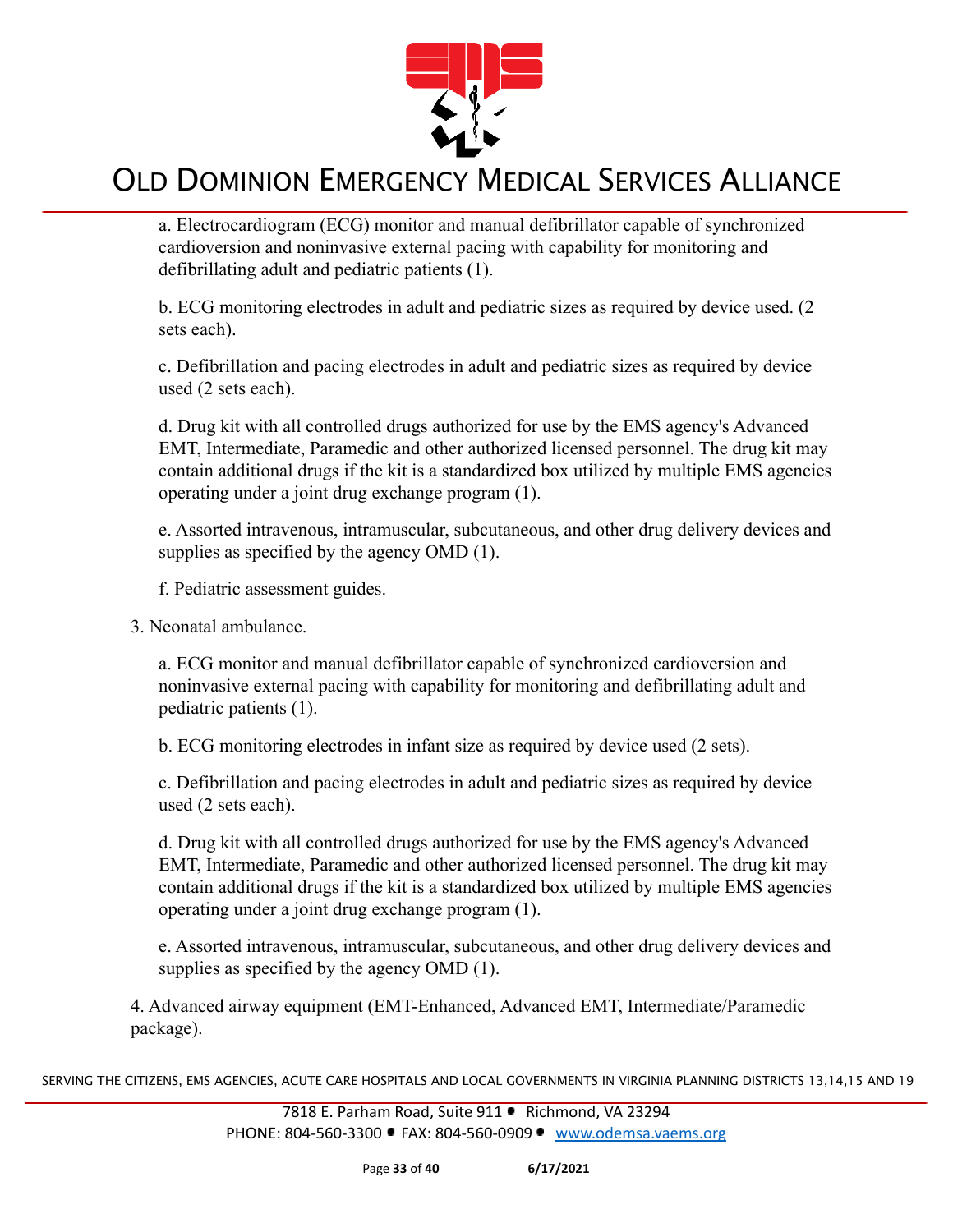![](_page_34_Picture_0.jpeg)

a. Secondary airway device (e.g., combitube type or supra-glottic devices) or laryngeal mask airway (LMA) (one).

b. Intubation kit to include all of the following items as indicated:

(1) Laryngoscope handle with two sets of batteries, adult and pediatric blades in sizes 0-4 (1 set each).

(2) Magill forceps in adult and pediatric sizes (1 each).

(3) Single use disposable endotracheal tubes in sizes 8.0, 7.0, 6.0, 5.0, 4.0, 3.0, and 2.5m or equivalent sizes (2 each).

(4) Rigid adult stylettes (2).

(5) 10 cc disposable syringes (2).

(6) 5 ml of water soluble surgical lubricant (1).

(7) Secondary confirmation device such as esophageal detection devices, colorimetric evaluation devices, or equivalent (2).

5. Advanced airway neonatal equipment. Intubation kit to include all of the following items as indicated:

a. Laryngoscope handle with two sets of batteries, blades in sizes 0-1 (1 set each).

b. Single-use disposable endotracheal tubes in sizes 4.0, 3.0, and 2.5mm or equivalent sizes (2 each).

c. 10 cc disposable syringes (2).

d. 5 ml of water soluble surgical lubricant (1).

e. Secondary confirmation device such as esophageal detection devices, colorimetric evaluation devices, or equivalent (2).

**Statutory Authority** §§ [32.1-12](https://law.lis.virginia.gov/vacode/32.1-12/) and [32.1-111.4](https://law.lis.virginia.gov/vacode/32.1-111.4/) of the Code of Virginia.

The above is a very abbreviated summary of the policy.

SERVING THE CITIZENS, EMS AGENCIES, ACUTE CARE HOSPITALS AND LOCAL GOVERNMENTS IN VIRGINIA PLANNING DISTRICTS 13,14,15 AND 19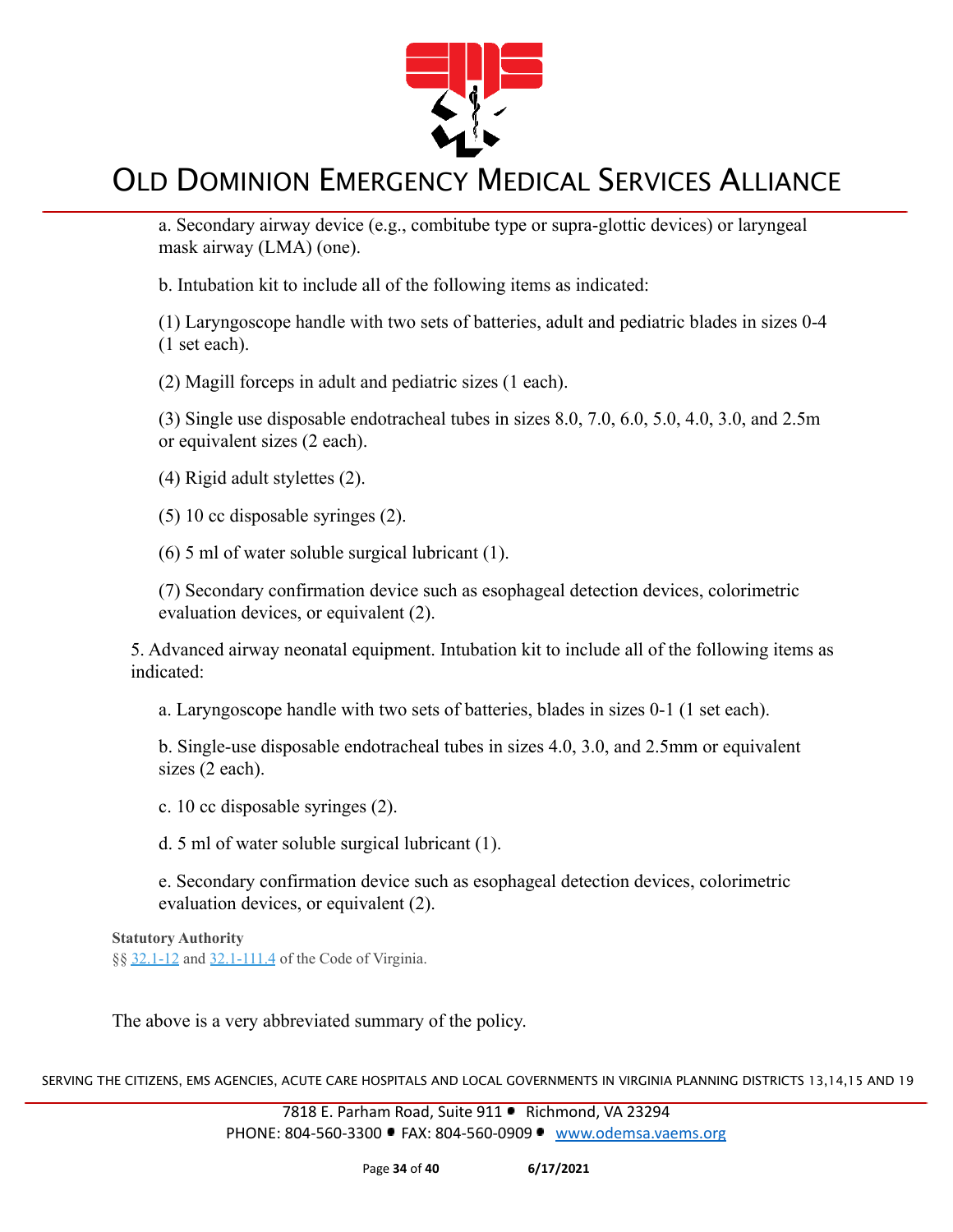![](_page_35_Picture_0.jpeg)

For the complete policy please review the policy on the following web page:

**<https://law.lis.virginia.gov/admincode/title12/agency5/chapter31/section860/>**

SERVING THE CITIZENS, EMS AGENCIES, ACUTE CARE HOSPITALS AND LOCAL GOVERNMENTS IN VIRGINIA PLANNING DISTRICTS 13,14,15 AND 19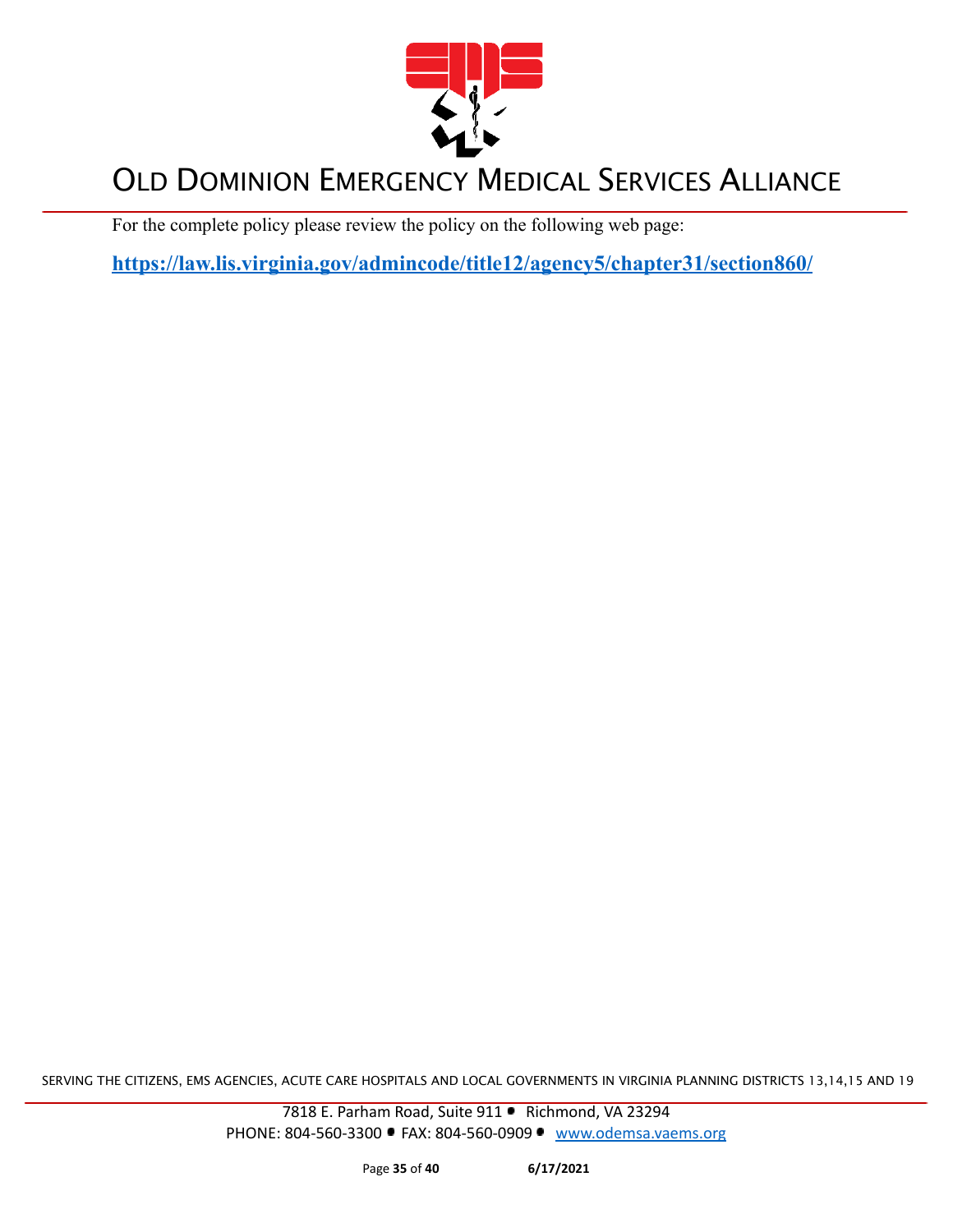![](_page_36_Picture_0.jpeg)

Student's and FTO signatures below signify that the student has demonstrated sufficient working knowledge and can perform such competency and has had the opportunity to ask and has had all questions and answers provided to their level of comfort.

Competency – VA OEMS Regulations – Required Vehicle Equipment

Student's Name and Signature – date below:

|                                        |           | Date |
|----------------------------------------|-----------|------|
| <b>Printed Name</b>                    | Signature |      |
| FTO's Name and Signature – date below: |           |      |
|                                        |           | Date |
| <b>Printed Name</b>                    | Signature |      |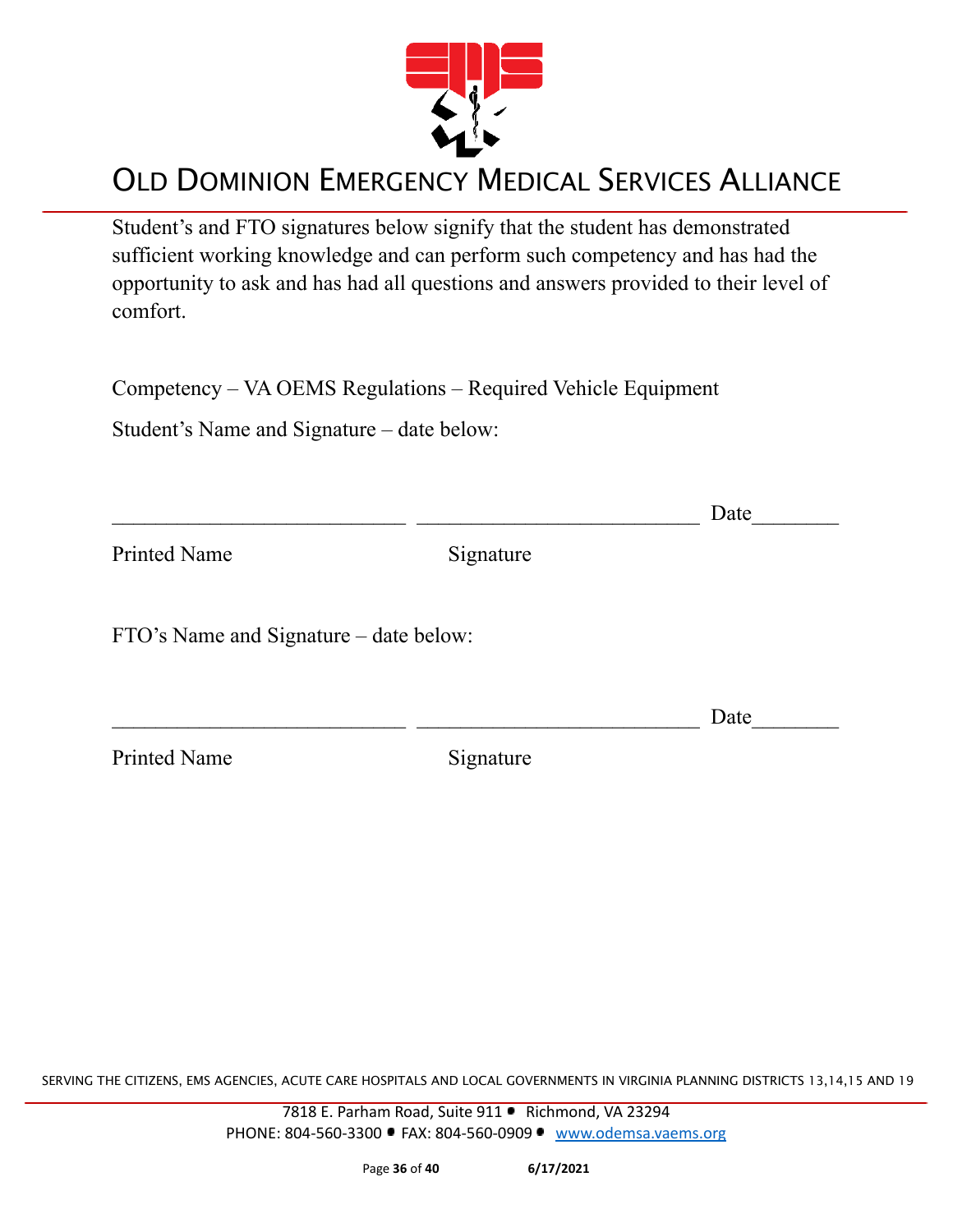![](_page_37_Picture_0.jpeg)

# VA OEMS Regulations

Recertification Requirements:

#### 12VAC5-31-1401. General recertification requirements.

A. An EMS provider requesting recertification must complete the continuing education hour requirements, as identified in [12VAC5-31-1403,](https://law.lis.virginia.gov/admincode/title12/agency5/chapter31/section1403/) for the level at which the EMS provider is requesting to be recertified. The Office of EMS must receive documentation of the EMS provider's completion of continuing education within the issued certification period for the provider to maintain a current certification.

B. An EMS provider under legal recognition pursuant to [12VAC5-31-1393](https://law.lis.virginia.gov/admincode/title12/agency5/chapter31/section1393/) must recertify by passing a Virginia written and practical EMS certification examination. **Statutory Authority**

§§ [32.1-12](https://law.lis.virginia.gov/vacode/32.1-12/), [32.1-111.4,](https://law.lis.virginia.gov/vacode/32.1-111.4/) and [32.1-111.5](https://law.lis.virginia.gov/vacode/32.1-111.5/) of the Code of Virginia.

The above is a very abbreviated summary of the policy.

For the complete policy please review the policy at the following web page:

<https://law.lis.virginia.gov/admincode/title12/agency5/chapter31/section1401/>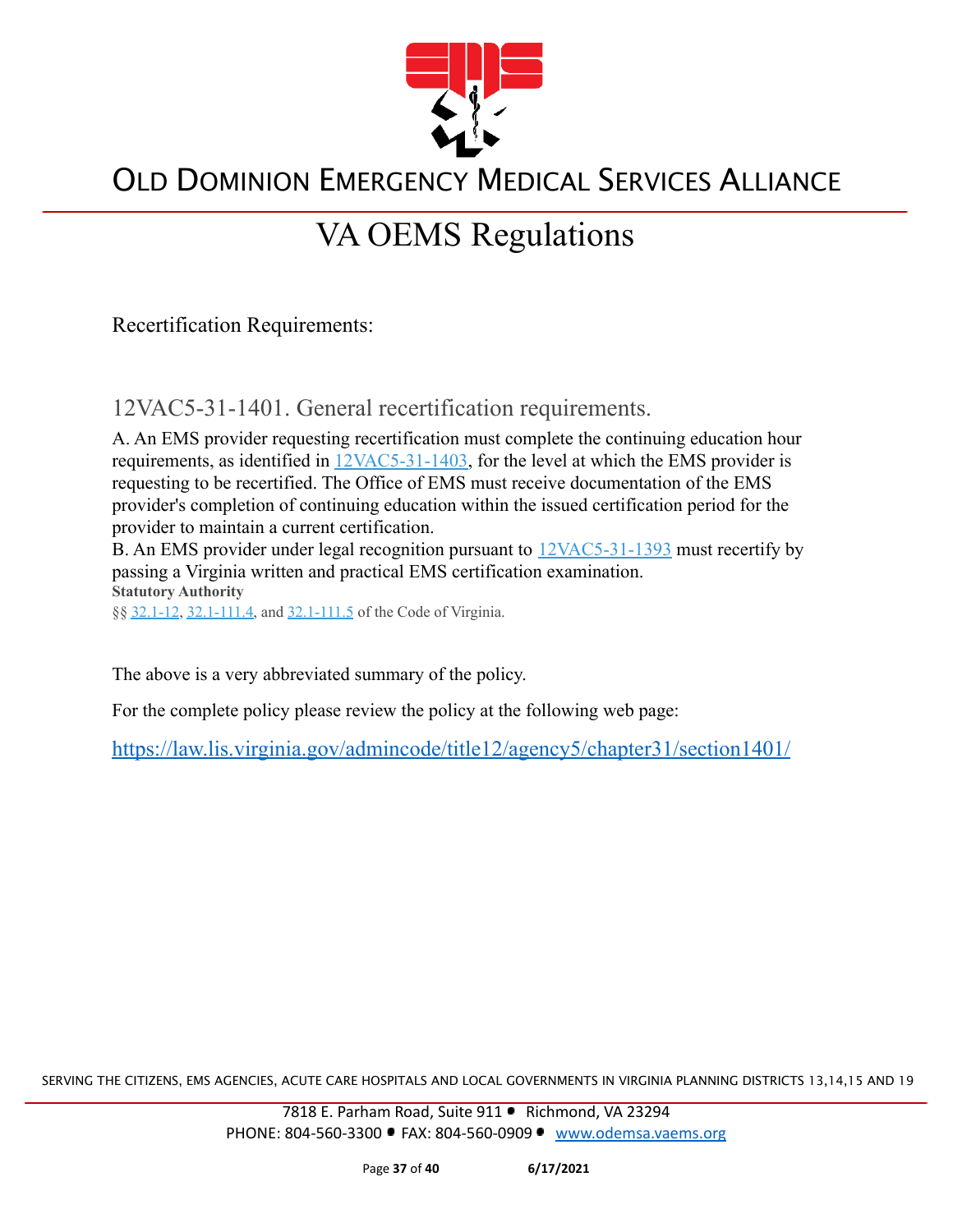![](_page_38_Picture_0.jpeg)

Student's and FTO signatures below signify that the student has demonstrated sufficient working knowledge and can perform such competency and has had the opportunity to ask and has had all questions and answers provided to their level of comfort.

Competency – VA OEMS Regulations – Recertification Requirements

Student's Name and Signature – date below:

|                                        |           | Date |
|----------------------------------------|-----------|------|
| <b>Printed Name</b>                    | Signature |      |
| FTO's Name and Signature – date below: |           |      |
|                                        |           | Date |
| <b>Printed Name</b>                    | Signature |      |